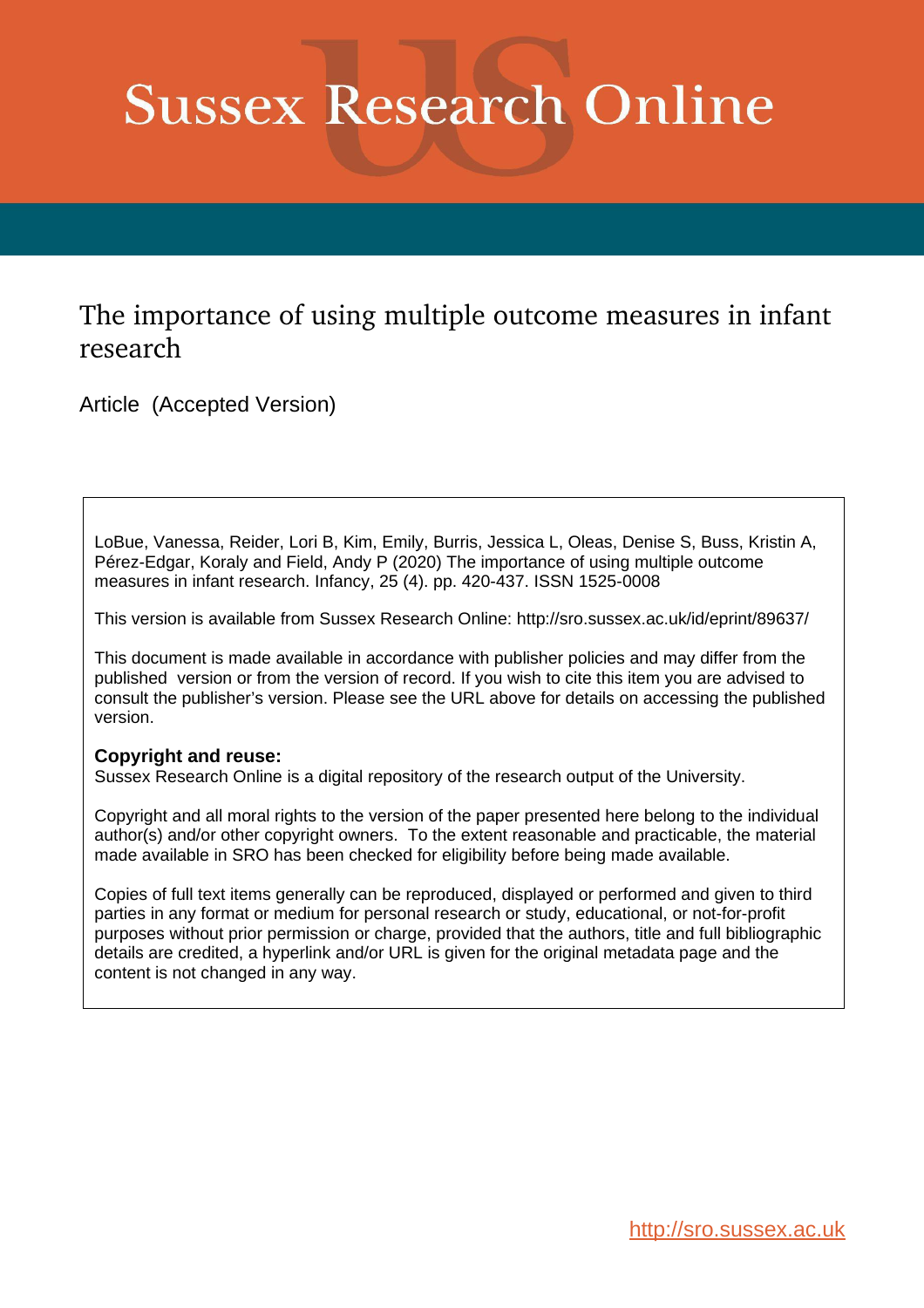## **The importance of using multiple outcome measures in infant research**

Vanessa LoBue<sup>1</sup>, Lori B. Reider<sup>1</sup>, Emily Kim<sup>1</sup>, Jessica L. Burris<sup>1</sup>, Denise S. Oleas<sup>1</sup>, Kristin A.

Buss<sup>2</sup>, Koraly Pérez-Edgar<sup>2</sup>, & Andy P. Field<sup>3</sup>

Rutgers University<sup>1</sup>, Pennsylvania State University<sup>2</sup>, University of Sussex<sup>3</sup>

Keywords: multiple measures; infancy; looking time; behavioral responses; threat detection

Corresponding Author: Vanessa LoBue, 101 Warren Street, Room 301, Newark, NJ 07102, [vlobue@psychology.rutgers.edu,](mailto:vlobue@psychology.rutgers.edu) 973-353-3950, [http://childstudycenter.rutgers.edu/](http://childstudycenter.rutgers.edu/Home.html)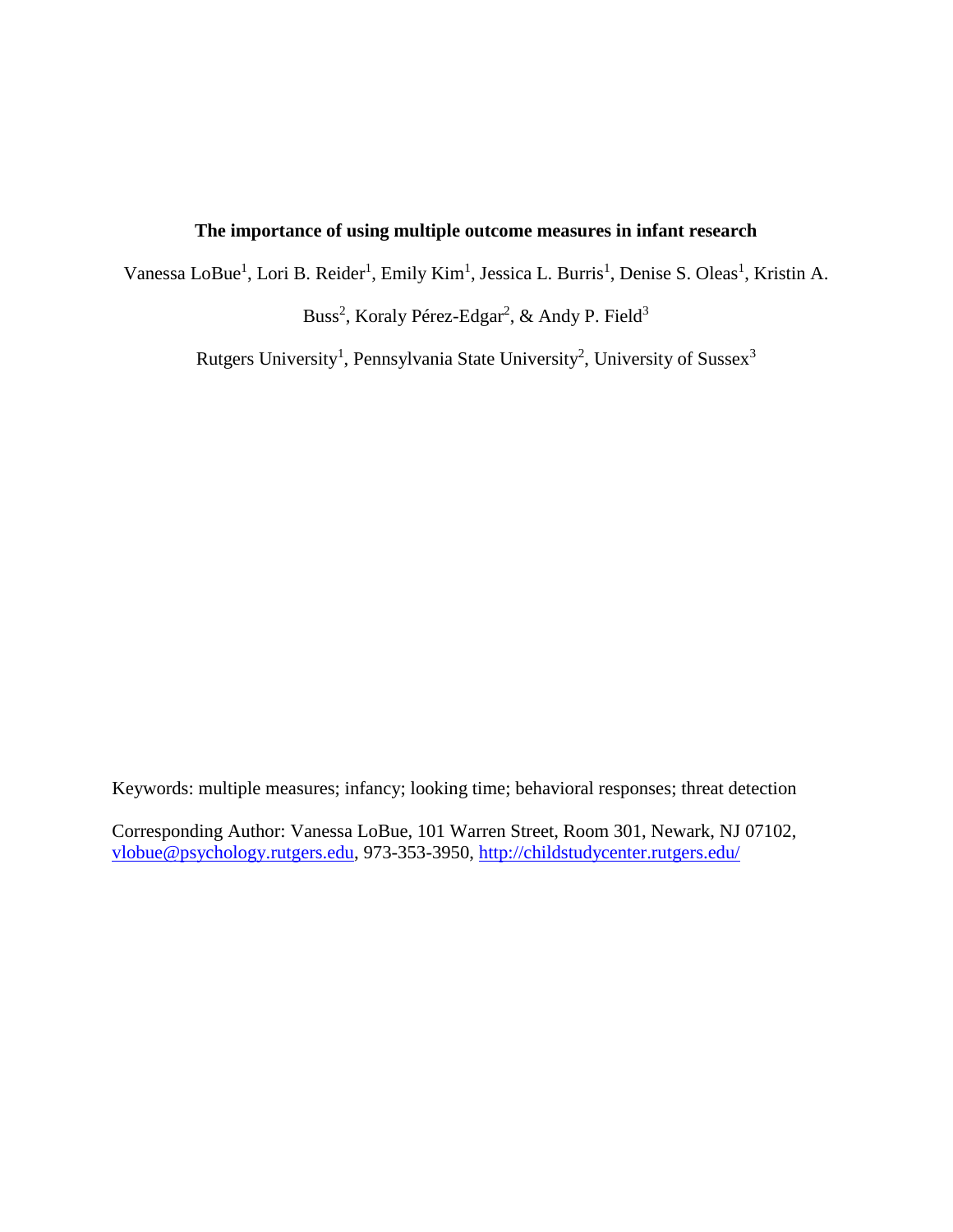#### **Abstract**

Collecting data with infants is notoriously difficult. As a result, many of our studies consist of small samples, with only a single measure, in a single age group, at a single time point. With renewed calls for greater academic rigor in data collection practices, using multiple outcome measures in infant research is one way to increase rigor, and at the same time, enable us to more accurately interpret our data. Here, we illustrate the importance of using multiple measures in psychological research with examples from our own work on rapid threat detection, and from the broader infancy literature. First, we describe our initial studies using a single outcome measure, and how this strategy caused us to nearly miss a rich and complex story about attention biases for threat and their development. We demonstrate how using converging measures can help researchers make inferences about infant behavior, and how using additional measures allows us to more deeply examine the mechanisms that drive developmental change. Finally, we provide practical and statistical recommendations for how researchers can use multiple measures in future work.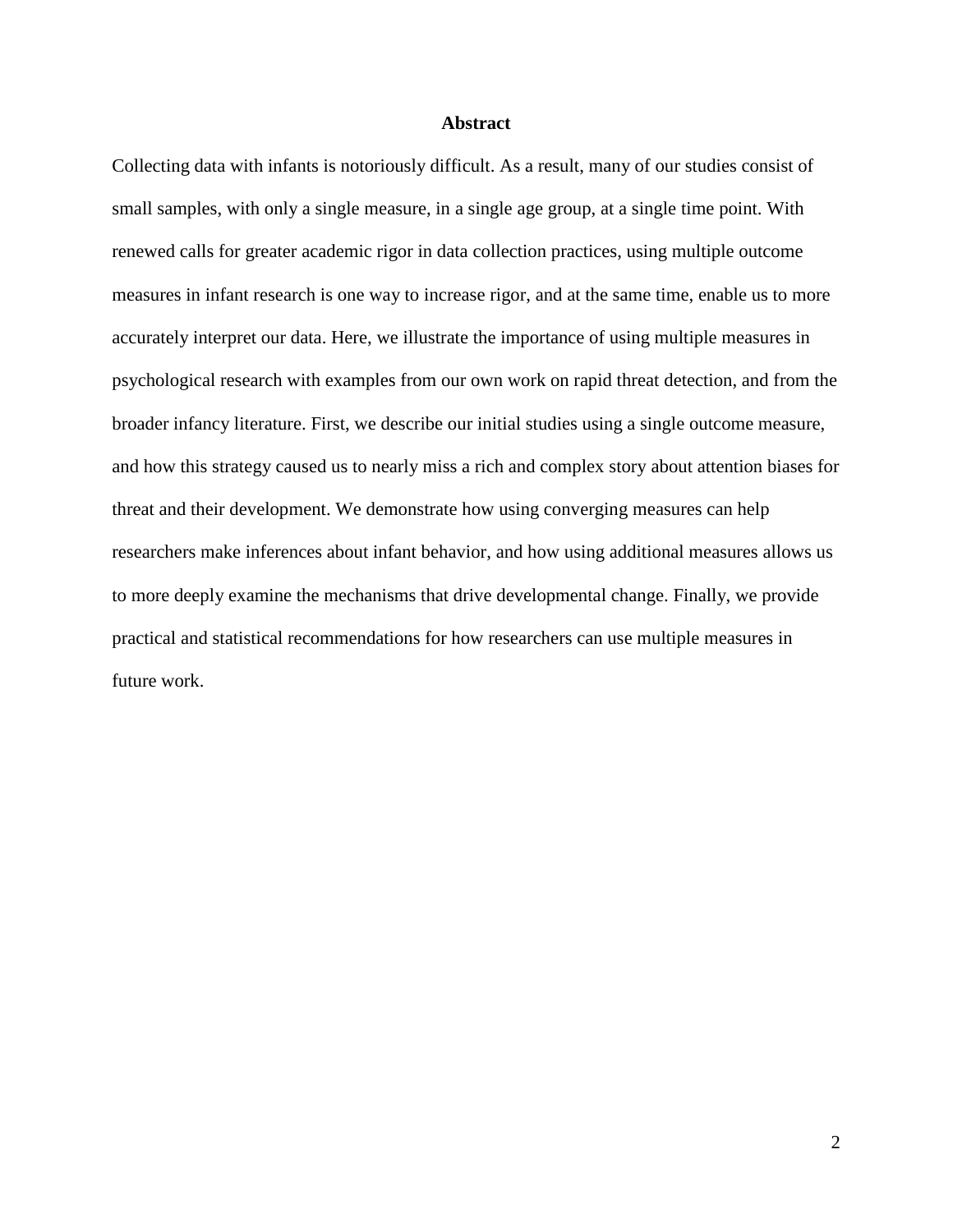Collecting data with infants is notoriously difficult. Infants are nonverbal,

noncompliant, easily distracted, and difficult to predict. They can't talk, they can't follow directions, they get bored easily, they cry and fuss if they are tired or hungry, and the youngest ones can't really do that much at all. When there are limits to what our participants can do, we are left with a limited number of potential dependent measures on which to rely for our research. As a result, many studies with infant participants use only a single measure, in a single age group, at a single time point, to draw broad inferences about behavior and the mechanisms that underlie its development. In this paper, we argue that converging evidence from multiple outcome measures has benefits for building more robust models of the mechanisms that guide developmental change, and ultimately help us to more accurately characterize the richness of infant development. By using singular measures, we run the risk of making inferences that mischaracterize behavior, and attribute singular explanations to phenomena that might in reality be multi-faceted and deeply complex.

The recommendation that developmental researchers should implement designs with multiple outcome measures is not new (e.g., Aslin, 2007; Buss, 2011; LoBue & Adolph, 2019; Morris, Robinson, & Eisenberg, 2006). Indeed, Jerome Kagan and colleagues published a 2002 paper entitled "One measure, one meaning: Multiple measures, clearer meaning," calling for the addition of behavioral measures to research that, at the time, relied heavily on self-report alone (Kagan, Snidman, McManis, Wooward, & Hardway, 2002). We aim to expand on previous recommendations by providing detailed examples for when additional measures can be useful, and how to implement them in the lab, with a specific emphasis on infant research.

We begin with an analysis of how using multiple outcome measures helps us build richer theoretical models of development drawing upon examples from our own work and from the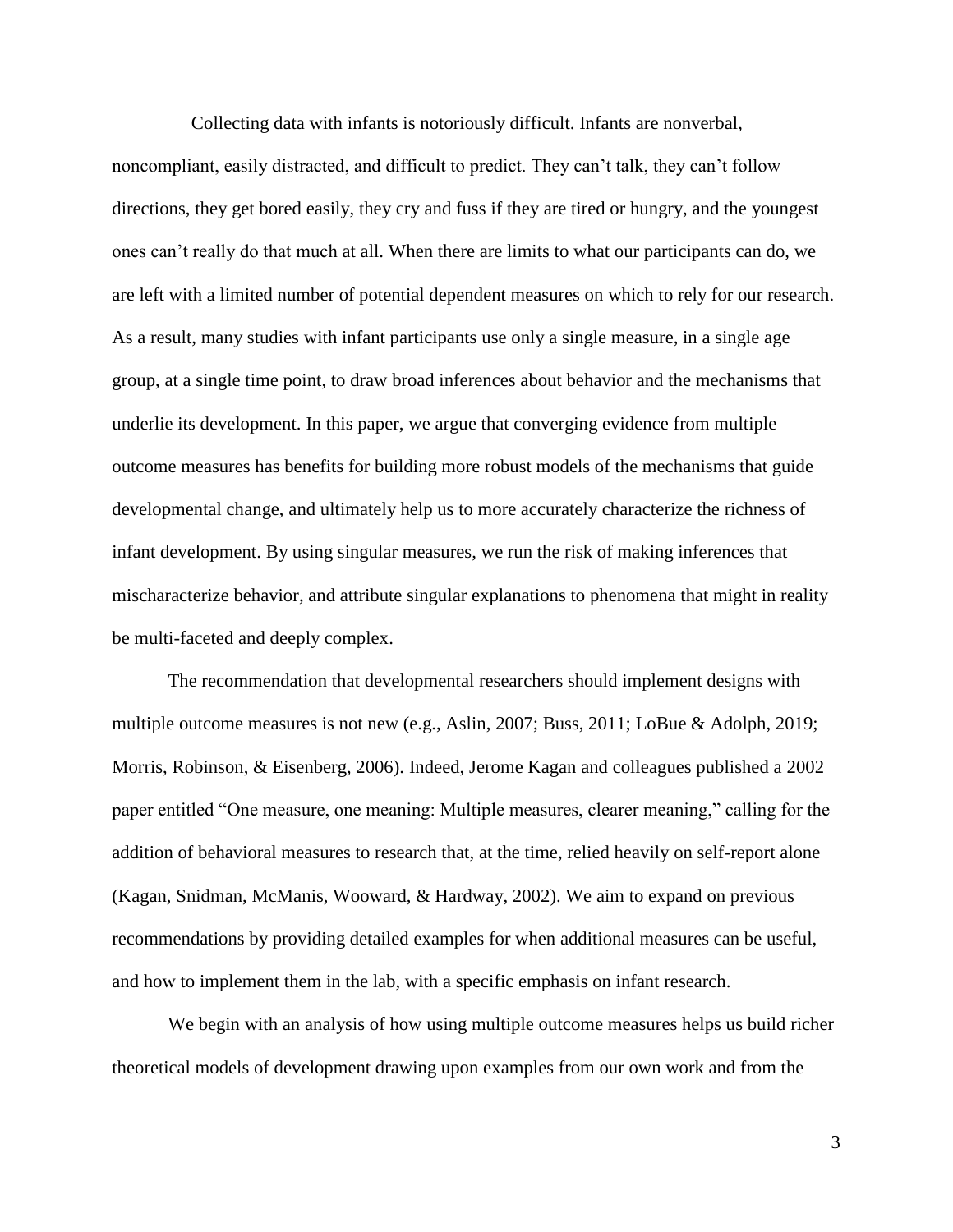broader infant literature. First, we draw from our own research on rapid attention to threat to describe how we nearly missed a rich and complex developmental story by relying on a single outcome—latency to look at, or detect, a target stimulus—for so long. We then describe how using additional measures added complexity to our once simple story, allowing us to make more accurate *inferences* about our attention measures, and draw conclusions about the *mechanisms* that drive the development of rapid threat detection. We describe examples from infancy to adulthood, as using multiple measures is important for research in all domains and across all ages. However, along the way, we emphasize why multiple measures are particularly important for work with preverbal infants, drawing from the existing literature. We close by discussing the statistical implications of this approach, and by providing some recommendations and strategies for how we can more commonly use multiple outcome measures in future infant work.

#### **Threat Detection Across the Lifespan—One Simple Measure, One Simple Story**

Researchers have been interested in humans' rapid responses to threat for decades. The ability to detect signals of threat in the environment quickly and efficiently has clear adaptive value in helping an individual escape from potential danger. Mistakes based on trial and error in this domain could be costly, possibly resulting in death, so several researchers have suggested that there would be an evolutionary advantage to rapidly detecting threatening stimuli early in development (Bolles, 1970; Boyer & Bergstrom, 2011). As a result, some believe that humans have an evolved fear module for the rapid detection of threatening stimuli (Öhman & Mineka, 2001). According to this view, evolutionarily recurrent threats—dangerous animals like snakes and spiders and threatening conspecifics—should be detected automatically, without the need for cognitive processing.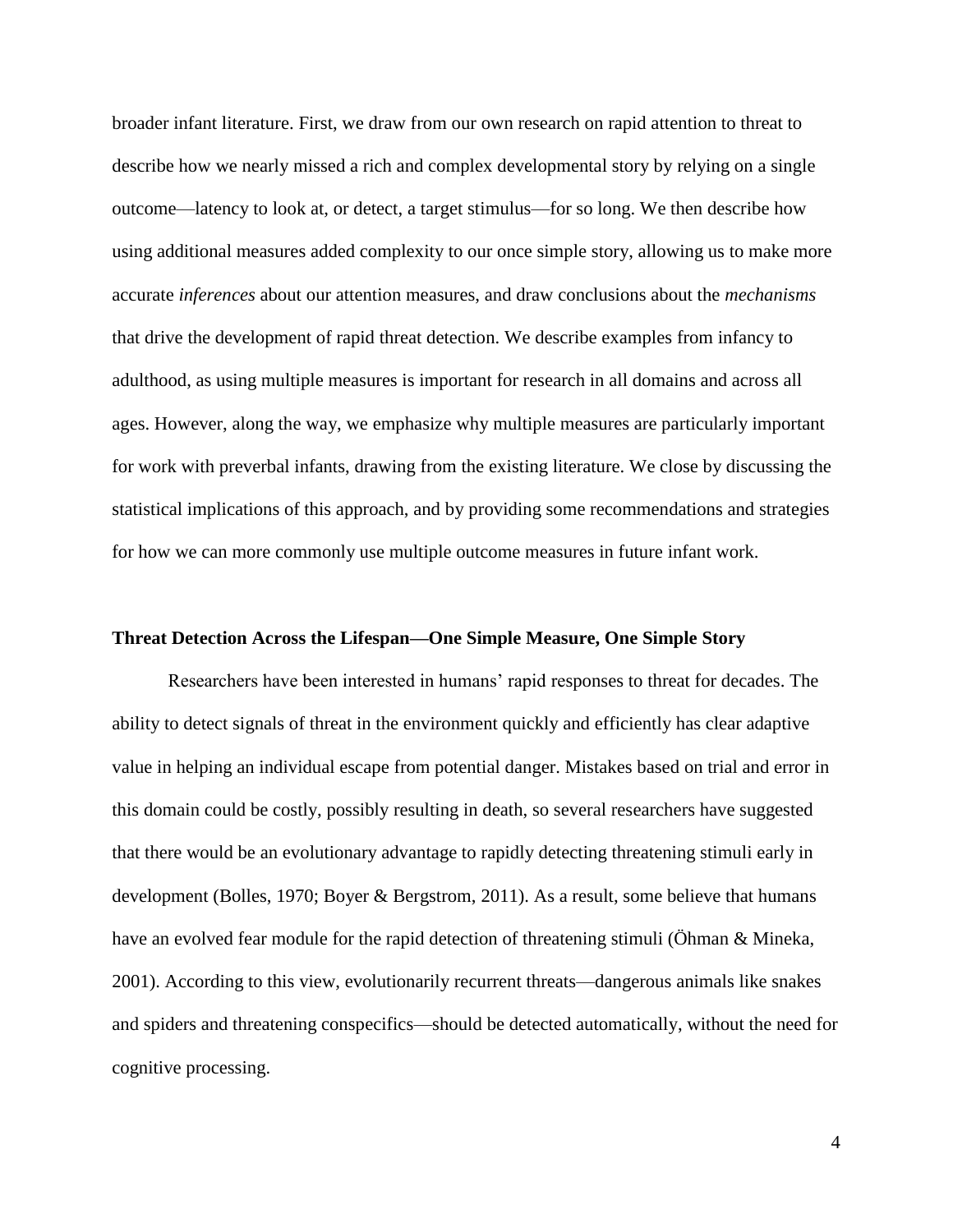Support for this contention comes from several studies demonstrating that adults detect the presence of snakes, spiders, and threatening human faces (i.e., angry faces) more quickly than neutral stimuli. In the general adult paradigm, participants are presented with  $2 \times 2$  and  $3 \times$ 3 matrices containing 4 or 9 photos from a single stimulus category, or matrices with 3 or 8 photos from a single stimulus category and one additional discrepant (target) image from a second category. Typically, researchers reported that adults detect (via button-press responses) discrepant snakes and spiders more quickly than flowers or mushrooms (Öhman, Flykt, & Esteves, 2001) and discrepant angry faces more quickly than happy or neutral faces (e.g., Öhman, Lundqvist, & Esteves, 2001).

These findings have been widely replicated (see LoBue, 2016, and LoBue & Rakison, 2013 for reviews), providing strong support for the evolutionary perspective on rapid threat detection. However, despite widespread claims of evolutionary origins for rapid threat detection, most of this work had been done only with adults. If humans evolved a predisposition to detect threatening stimuli rapidly, such a propensity should be evident much earlier in development. To investigate this question, we embarked on the first empirical studies of rapid threat detection in children. We modified the standard button press paradigm by presenting participants with  $3 \times 3$ matrices on a touchscreen monitor. Only target-present matrices were included, so a participant's sole task was to find the single image and touch it on the screen as quickly as possible. This modification made the paradigm suitable for children as young as 3, and we found that children between the ages of 3 and 5 and adults detected snakes more quickly than flowers, frogs, and caterpillars (LoBue & DeLoache, 2008), and spiders faster than mushrooms and cockroaches (LoBue, 2010a). Children and adults also detected negative facial expressions—sad, fearful, and angry—more quickly than happy faces; further, they detected negative threat-relevant faces (i.e.,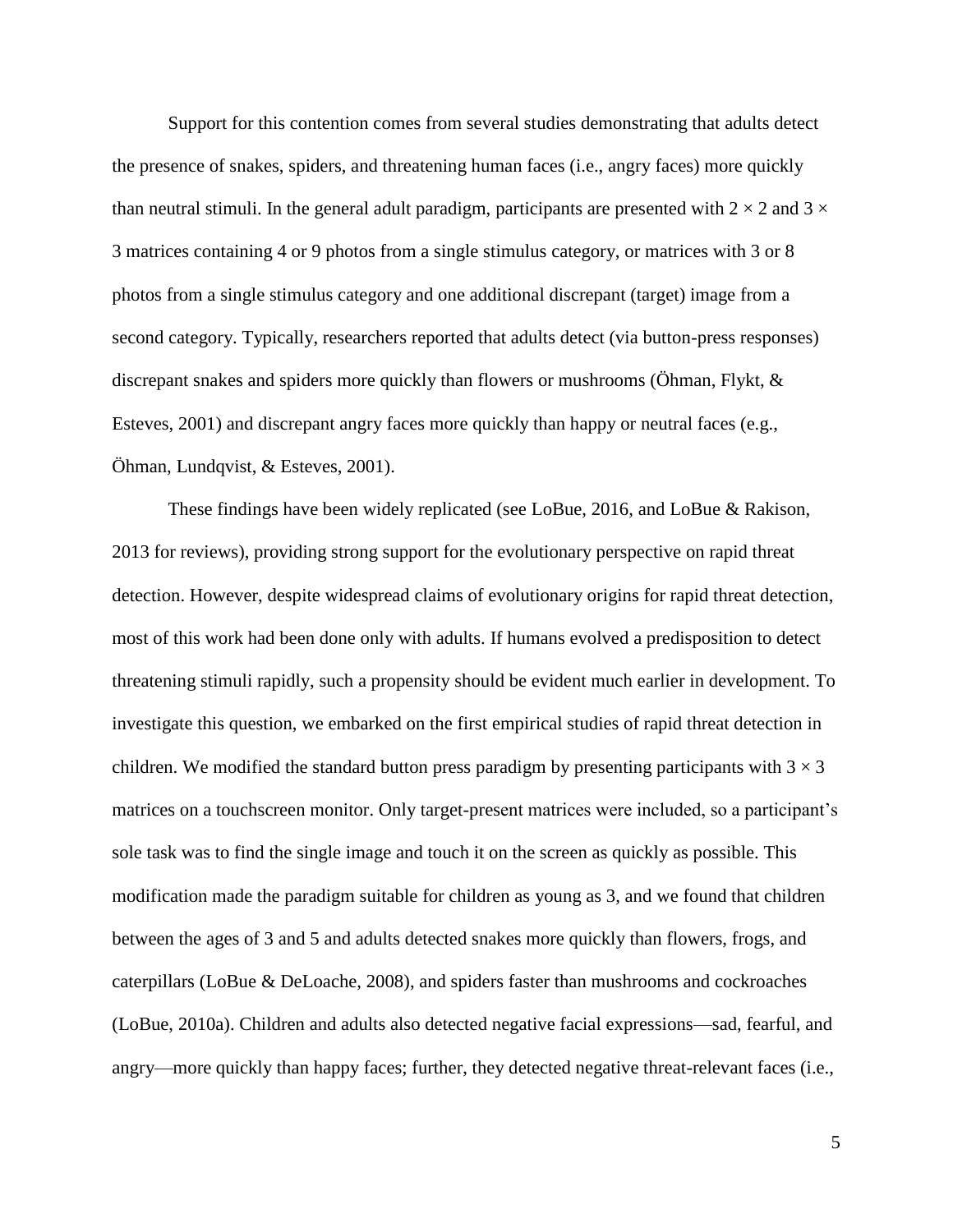angry, fearful) more quickly than negative non-threat-relevant faces (i.e., sad) (LoBue, 2009), consistent with the evolutionary perspective.

Others have replicated these findings with preschool-aged children and extended them to both color and black and white photos of the stimuli (Hayakawa, Kawai, & Masataka, 2011; LoBue & DeLoache, 2011; Masataka, Hawakawa, & Kawai, 2010). One group of researchers found stronger effects when they depicted snakes in an attack pose (Masataka, Hawakawa, & Kawai, 2010), and using this same touchscreen visual search paradigm, reported that Japanese monkeys detect snakes more quickly than flowers (Shibasaki & Kawai, 2009). Further, by simply presenting infants with two images side by side on a large screen—one threatening and one non-threatening—we found that even 8- to 14-month-olds looked more quickly to snakes than flowers, and more quickly to angry versus happy faces (LoBue & DeLoache, 2010).

Altogether, this body of work has been interpreted as providing support for the evolutionary perspective on threat detection, demonstrating that infants, children, and adults detect a variety of threatening stimuli—including non-social threats like snakes and spiders, and social threats like angry faces—faster than a wide variety of neutral stimuli. These findings were easily replicated, and consistent across ages and categories of threat.

However, other published data cast doubt on our original conclusions. First, several researchers demonstrated that adults detect a *variety* of threats, including stimuli like guns, knives, and syringes, more quickly than perceptually-matched neutral stimuli (Blanchette, 2006; Brosch & Sharma, 2005). Not enough time has passed for humans to evolve a predisposition to detect guns and knives quickly, so biased attention to these stimuli would have to be acquired through learning. We examined this question in our own lab by studying the detection of two modern threats that adults detect particularly quickly—syringes and knives—in 3-year-olds using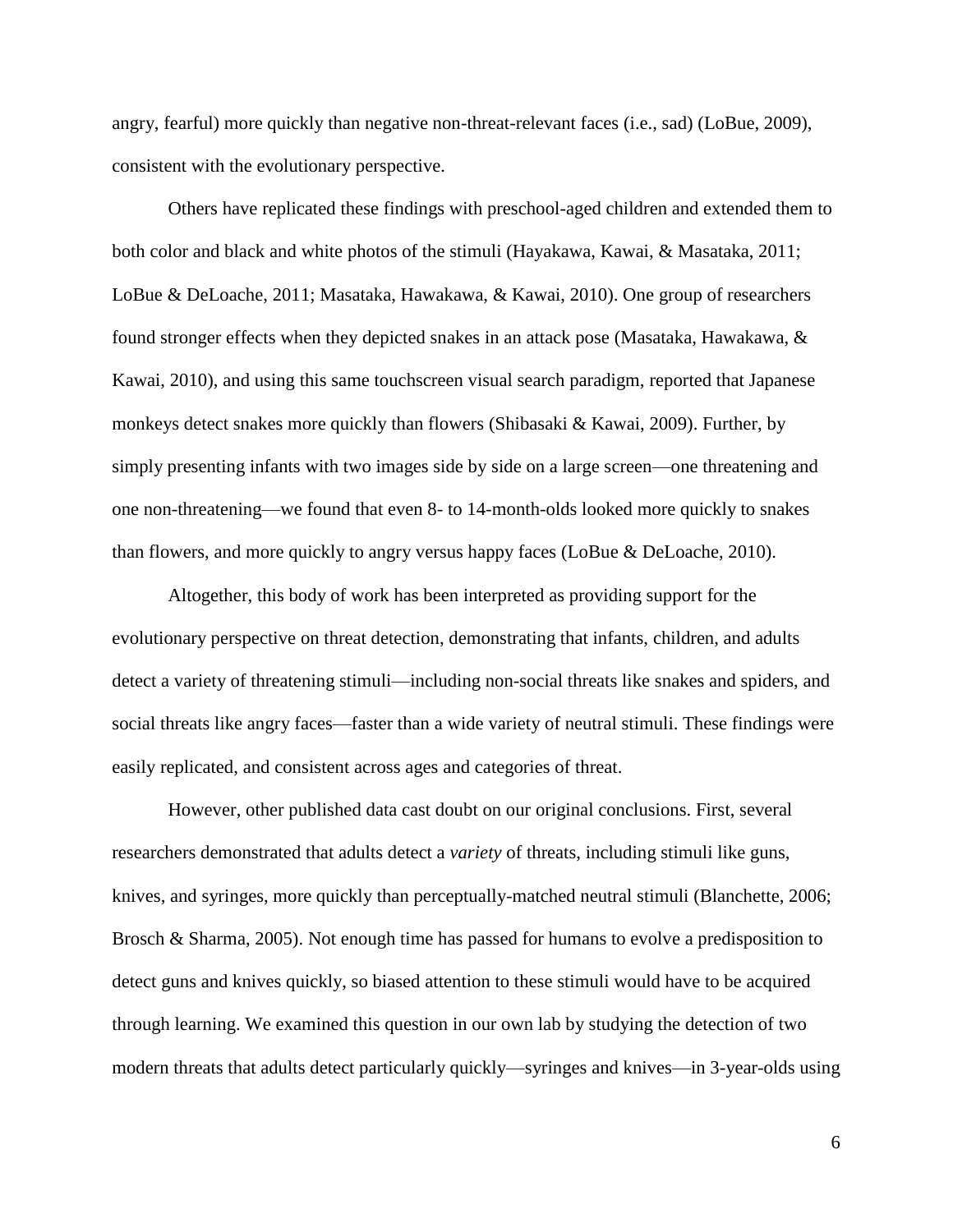the touchscreen paradigm described above. Importantly, parents confirmed that all of the children we tested had negative experience with syringes through painful vaccinations, but none of them had negative experience with a knife. If learning could account for rapid threat detection, we predicted that children would detect syringes more quickly than perceptually matched controls (i.e. pens), but they would not show an attentional bias for knives (vs. spoons). The results confirmed this hypothesis, as the children detected syringes faster than pens, but did not detect knives faster than spoons (LoBue, 2010b). This work suggests that attention biases for *any* stimulus can be learned, and in fact, other research has shown that adults can develop an attention bias for any stimulus that has personal relevance to them, even images from the popular British TV show, *Dr. Who* (Purkis, Lester, & Field, 2011). These findings leave open the possibility that learning could account for many of the results we had found thus far.

Another seemingly inconsistent finding was that in some studies, low-level perceptual features of some commonly used threatening stimuli could produce rapid detection even when presented in a non-threatening context. For example, the "V" shape common of the brow of an angry face is enough to elicit rapid detection in adults (Larson, Aronoff, & Stearns, 2007). In contrast, other studies reported that the "V" shaped brow presented without a face-like context was not enough to elicit rapid detection (e.g., Schubö, Gendolla, Meinecke, & Abele, 2006; Tipples, Atkinson, & Young, 2002). In our own work, we found that 3-year-olds and adults indeed detected the "V" shape common of angry faces more quickly than an inverted "V" (LoBue & Larson, 2010). Likewise, 3-year-olds and adults detected snakes more quickly than other stimuli only if they were presented in a coiled position; they did not detect snakes more quickly than frogs when only their faces were shown, and they also detected other coiled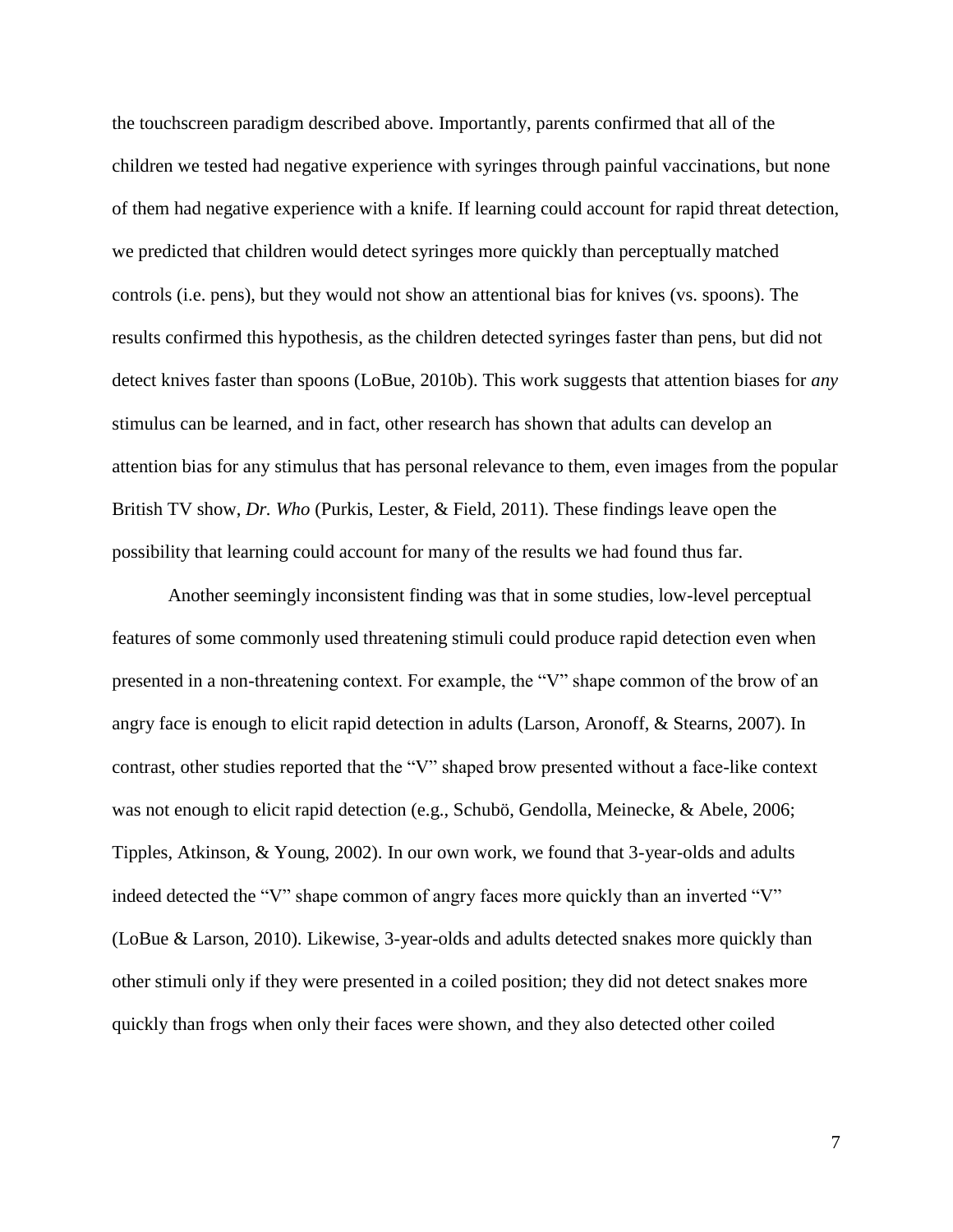stimuli—like coiled hoses and wires—more quickly than non-coiled stimuli (LoBue  $\&$ DeLoache, 2011).

So although a large body of research, including our own, suggests that infants, children, and adults all detect a variety of evolutionary threats more quickly than neutral control stimuli, a broader review of the literature reveals that attentional biases can also be learned, and might be driven by lower-order perceptual features other than threatening valence. Thus, while using a single paradigm (i.e., visual search) with a single outcome measure (i.e., latency to indicate that a target was detected) did provide us with important information about what kinds of stimuli are detected faster than others and were suggestive of some of the factors that might lead to rapid detection, this limited approach could only take us so far. Indeed, many of the studies from this literature were designed only to ask dichotomous questions—*Is rapid detection driven by threatening valence or by low-level stimulus features*? *Is rapid detection innate or learned?* These simple designs were bound to give us simple answers, and problematically, they could not test for the possibility that rapid attention might mean different things for different stimuli, and that the mechanisms underlying biased attention might be more complex than dichotomous questions will allow (LoBue, 2016). To go beyond these simple dichotomies, we had to start using multiple outcome measures within the same, and across different paradigms.

#### **Converging Measures—Inferences and Complex Constructs**

One question left open from previous research is whether rapid detection is driven by valence or by some low-level feature of the test stimuli. Researchers have long-assumed that rapid detection is akin to vigilance, and is thus related to the threat-relevance of the target stimuli. This is an *inference* that we are making about the meaning of latency to detect, or look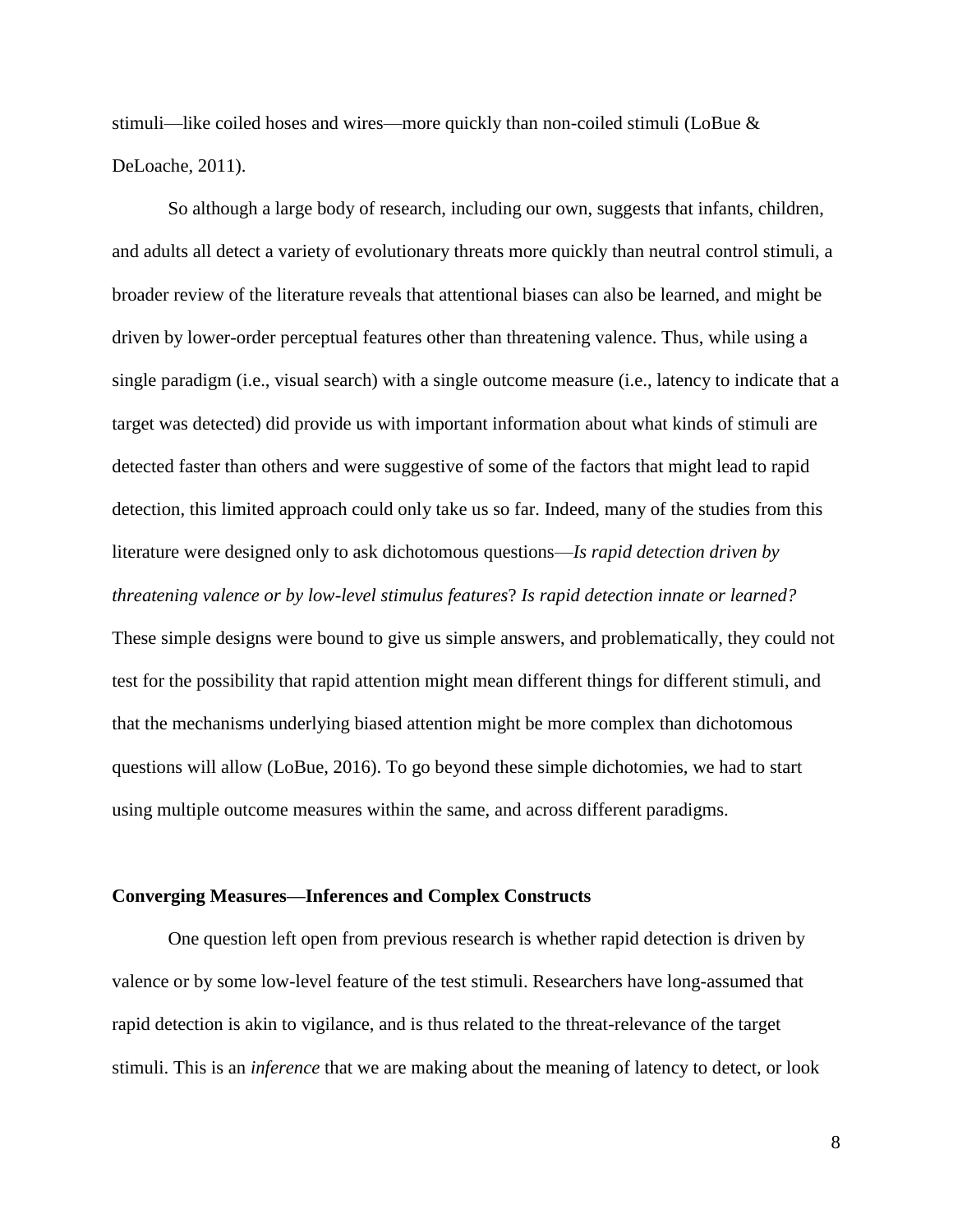at, a target stimulus, and one that is common in both the threat detection literature and in the infancy literature more broadly.

One way to address problems of inference with singular dependent variables is to include a second, converging measure. Classically, a converging measure is defined as an alternative way of measuring the same construct to eliminate alternative hypotheses (e.g., Garner, Hake,  $\&$ Ericksen, 1956). Converging measures can be useful for making inferences about infant behavior when used across different paradigms, and can be especially powerful when implemented within the same paradigm.

In our own work, we ran additional studies with both looking time and other behavioral measures to examine whether infants and children indeed perceive snakes, for example, as threatening. In two studies, instead of measuring rapid attention to snakes versus others animals, we measured total looking to and reaching for each animal. We reasoned that if infants perceive snakes as threatening, infants might avoid looking at snakes, and perhaps even avoid proximity to and contact with them. By using multiple measures within a single paradigm, we found that infants looked equally long at snakes versus other animals (DeLoache & LoBue, 2008; LoBue & DeLoache, 2010), and they were equally likely to reach and grasp for the animals, literally attempting to pick up live, slithering snakes from a screen (DeLoache & LoBue, 2008). We also explored infants' behavior towards four live animals—a snake, a spider, a hamster, and a fish in an additional free play paradigm. We found that infants spent more time interacting with all four animals than with four attractive toys, and indeed, showed an avid *interest* in the snake and the spider that equaled their interest in the hamster and fish (LoBue, Bloom, Pickard, Sherman, Axford, & DeLoache, 2013). When taken together, these studies that examine several outcome measures (i.e., multiple infant behaviors), both within the same and across different paradigms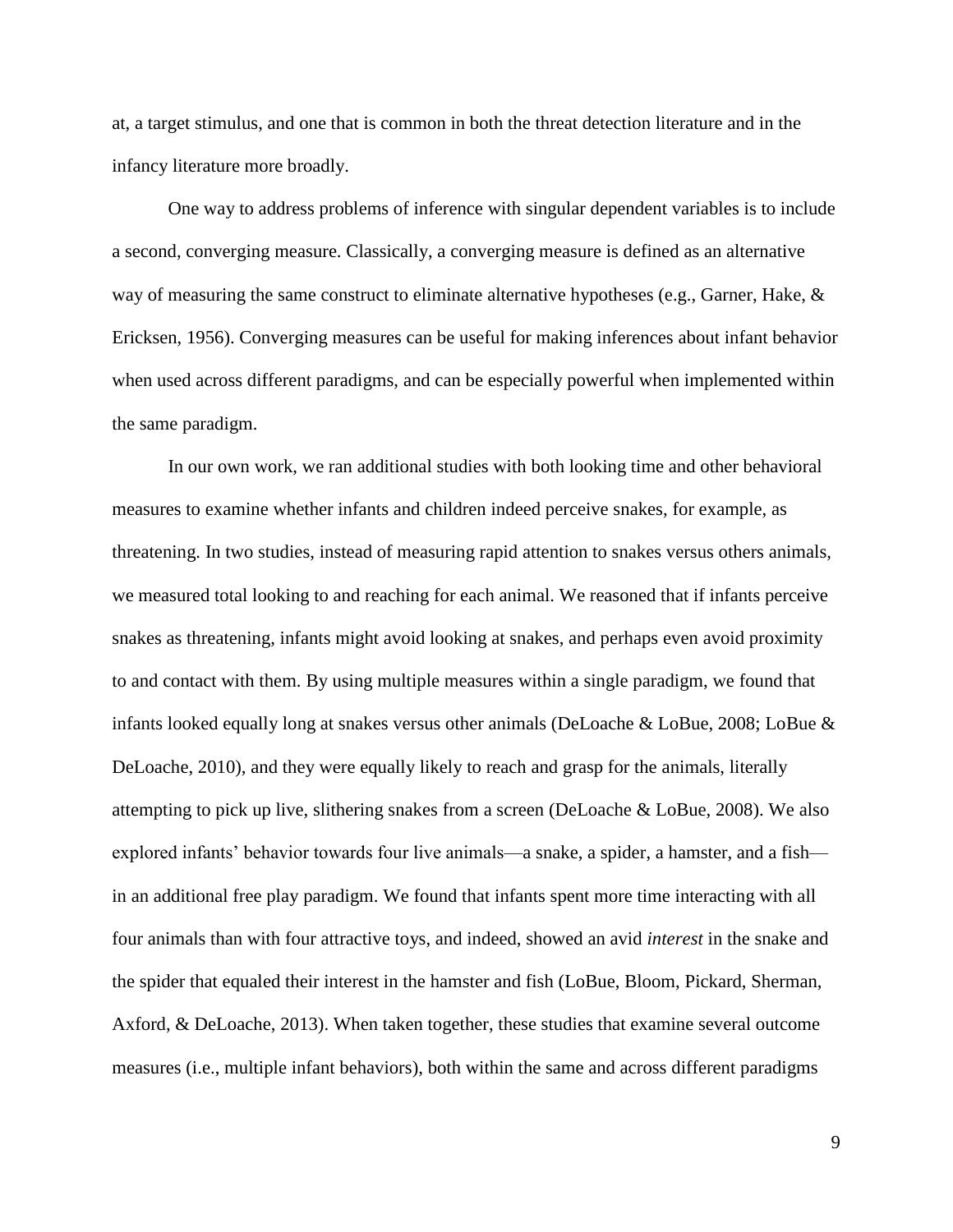suggest that, for infants, animals like snakes might be attention grabbing, but not necessarily because they carry a threatening valence.

The advantage of combining infant looking behavior with other measures to address problems of inference extends well beyond our own work. Indeed, looking behavior (or "looking time"), including duration of infants' looks and latency to look, is one of the most common measures used in the infant literature. In fact, in the past three years (2016-2018), nearly half (47%) of the empirical articles published in *Infancy* were based on looking behavior. This measure is a perfect outcome for infancy research—it is easy to collect and does not involve language. However, while looking time paradigms were initially developed to investigate simple questions about sensory and perceptual development in infants, many researchers now use infants' looking time responses to investigate questions of higher level infant cognition, making inferences about infants' causal, physical, and numerical reasoning (Haith, 1998), or in our case, the affective impact of a stimulus (DeLoache & LoBue, 2009). In fact, based on looking time measures, researchers have concluded that 3½-month-olds have object permanence (Baillargeon, 1987), 10-month-olds evaluate social behaviors (Hamlin, Wynn, & Bloom, 2007) and expect resources to be distributed fairly and equally (Meristo, Strid, & Surian, 2016), and 15-montholds make inferences about the mental states of others (Onishi & Baillargeon, 2005).

Relying only on looking behavior—or any one, single measure—to make inferences about cognitive and emotional processes has drawbacks. First, the same data can be interpreted in different ways. For example, longer and faster looking to some displays over others can be interpreted as indicative of high level processing directing infant behavior, whereas a different researcher with a different theoretical position might generate an explanation based on low-level processes. In a now classic study, Wynn (1992) presented infants with an item that was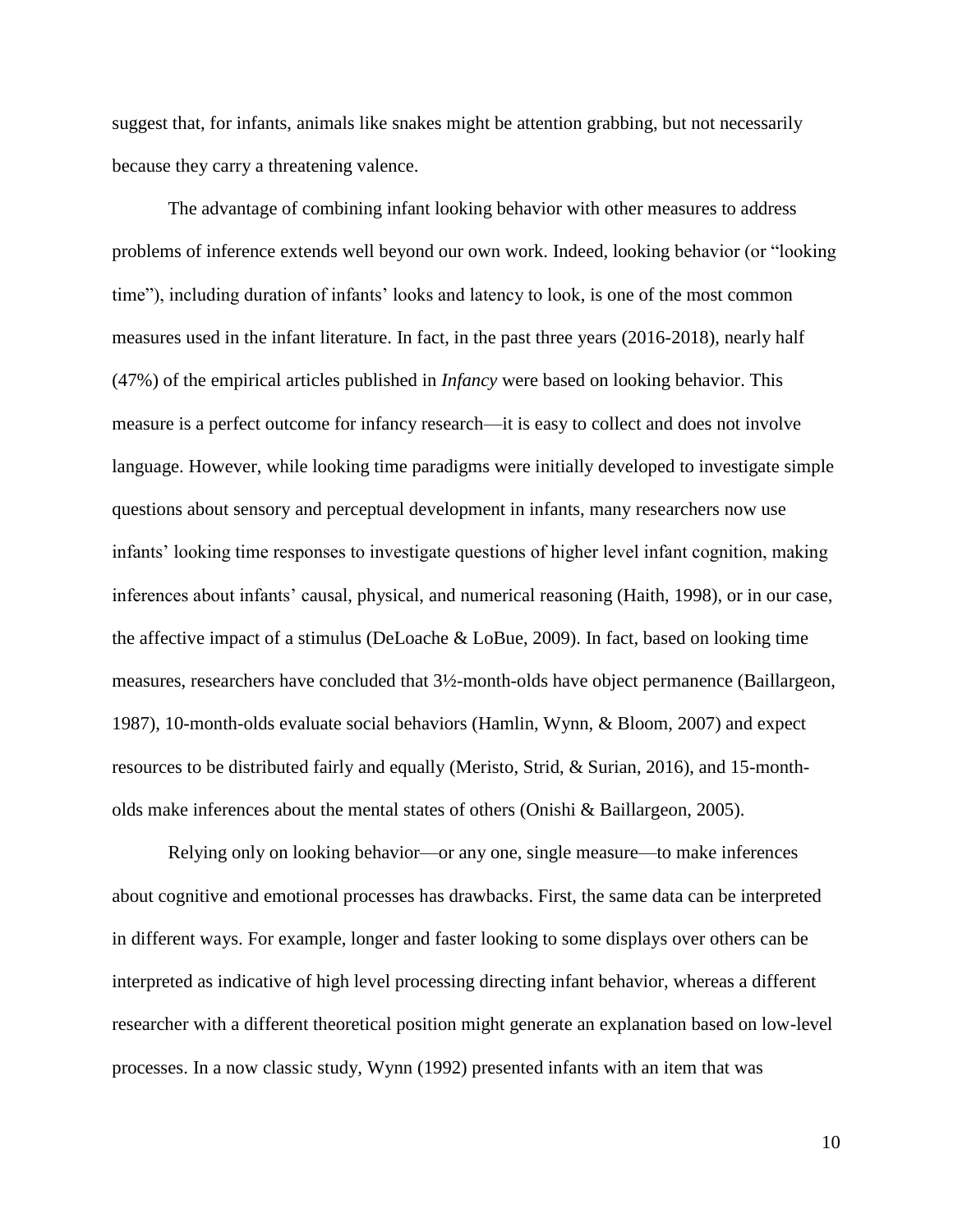subsequently hidden behind a screen, followed by a researcher who reached behind the screen to place a second item alongside the first. Infants looked longer when the screen was removed to reveal only one item (the impossible condition) when compared to two items (the possible condition). The original interpretation of this finding was that infants are innately endowed with the ability to do simple arithmetic. However, an equally plausible but lower-level explanation is that infants can track the location of a small number of objects (e.g., Uller et al., 1999; vanMarle, 2013). With only one looking time measure, these two possibilities cannot be empirically dissociated.

For the many infancy researchers that also rely on attention or looking time measures, one additional measure, especially used within the same paradigm, can likewise help with making inferences about the meaning of infants' looks. One way several researchers do this is by using an eye-tracker to supplement global looking time responses. Indeed, overall looking time to a stimulus does not allow us to differentiate between active attention and blank stares, and does not always give us enough information to make inferences about processes, like surprise or expectation, which are very common in the infancy literature (Aslin, 2007). However, by using an eye-tracker, we can address this problem by pairing duration of looking with additional measures, such as the number and sequence of looks, the duration of fixations, the number of times infants look away from a stimulus, and anticipatory looks.

Bremner and colleagues (2017), for example, used converging measures from an eyetracker to differentiate between possible interpretations of Wynn (1992)'s research, described above. They reasoned that if babies' increased looking to the unexpected test display was driven by recognition of an incorrect numerical outcome, infants' looks should be directed at both the remaining object and at the location of the missing object, as together they constitute the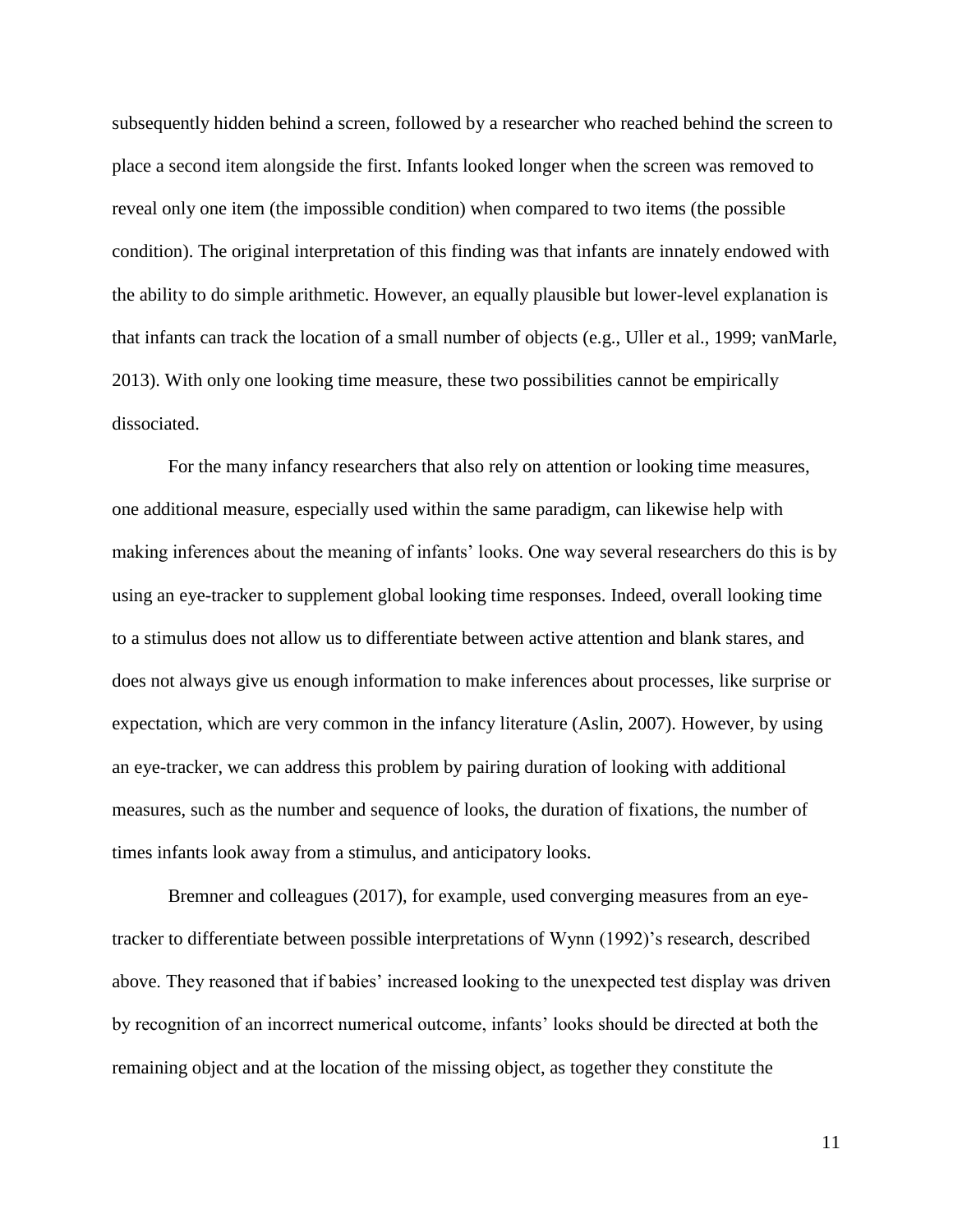incorrect number. In contrast, if infants were simply tracking the location of the missing object, increased looking time should be accounted for by looks only to the location of the missing object. Using this converging measure, the authors replicated Wynn's original findings, and in addition, found that infants looked mostly to the location of the missing object, suggesting that infants' looking in this paradigm more likely reflects their ability to track the location of a small number of objects instead of any numerical competency. This example illustrates how the addition of one or more converging measures within standard looking time paradigms can help differentiate between various levels of interpretation when an infant looks longer at one display over another.

Importantly, although differences in looking time to different displays can reflect different cognitive processes, so can *similar* patterns of looking (Aslin, 2007). For example, while in some studies, infants' longer looking reflects a novelty preference, in others, the very same measure can reflect a familiarity preference. Although infants generally tend to show a preexperimental preference for familiar stimuli, and post-familiarization/habituation preference for novel stimuli, this preference can vary based on the duration of the familiarization phase (Houston-Price & Nakaib, 2004). Likewise, in our own research, we found that infants, children, and adults quickly detect a number of stimuli—including snakes, spiders, angry faces, guns, knives, syringes, hoses, wires, and other simple shapes. Although responses to these stimuli appear to be similar, it is possible that they reflect different underlying processes. For example, several studies now suggest that rapid detection of snakes, at least early in development, is dependent on their low-level perceptual features, like their curvilinear shape (e.g., LoBue & DeLoache, 2011). In contrast, rapid detection of syringes is more likely the result of learning that syringes are often accompanied by an unpleasant prick (e.g., LoBue, 2010b). However, when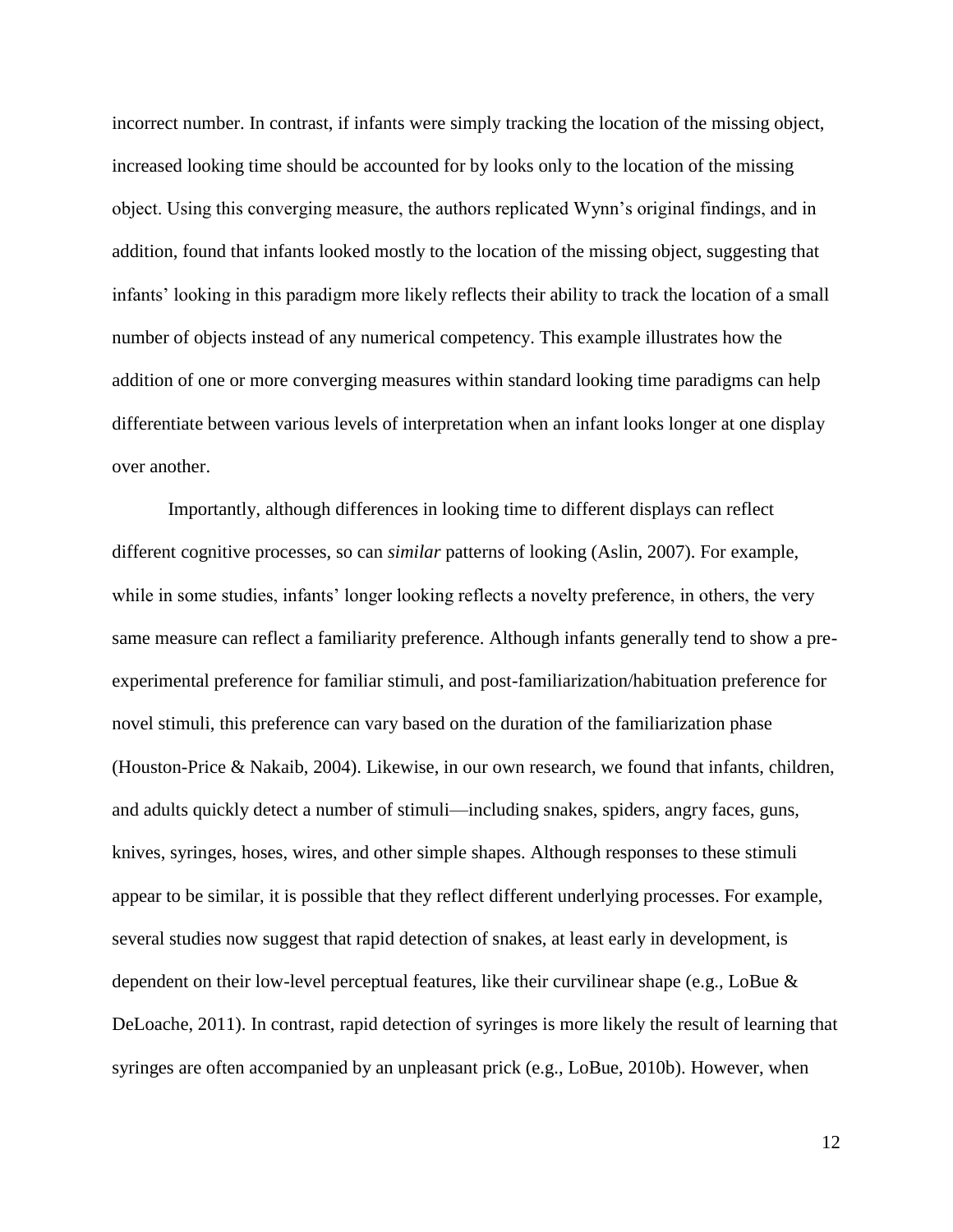researchers rely on only a single outcome measure (i.e., rapid detection of the target stimulus), the processes underlying humans' responses to snakes versus syringes remains unclear.

In this way, using converging measures can help differentiate between the various processes that might be reflected by the same behavior. For example, although longer looking in violation of expectation (VoE) paradigms is often assumed to reflect surprise, researchers have argued that it could also reflect a familiarity preference for one of the displays (e.g., Cohen & Marks, 2002). Thus, when using VoE, adding a converging measure can help researchers make an inference about the underlying process driving longer looking to an unexpected event. Although emotional facial expressions are the obvious choice for a converging measure of surprise, several emotion researchers have pointed out that infants rarely show a stereotypical surprise face when their expectations are violated (Camras, et al., 2002; Scherer, Zentner, & Stern, 2004). There is evidence that infants do, however, demonstrate greater negative activity according to EEG/ERP measures (Berger, Tzur, & Postner, 2006), greater pupil dilation (Gredebäck & Melinder, 2010), and increased social referencing when expectations are violated (Dunn & Bremner, 2017). For example, Walden, Kim, McCoy, and Karass (2007) replicated Wynn's (1992) original results with the addition of a social referencing measure. Importantly, they demonstrated that infants not only look longer at the unexpected event, but they also initiate more looks towards their caregivers' faces during this event, suggesting that the event was indeed unexpected or ambiguous, and did not reflect a familiarity preference for one of the displays.

Similarly, anticipatory looks have also been useful in looking time paradigms that aim to measure infants' expectations. For example, researchers have reported that when watching an object being passed from one person to another, 12-month-old infants look longer at an upright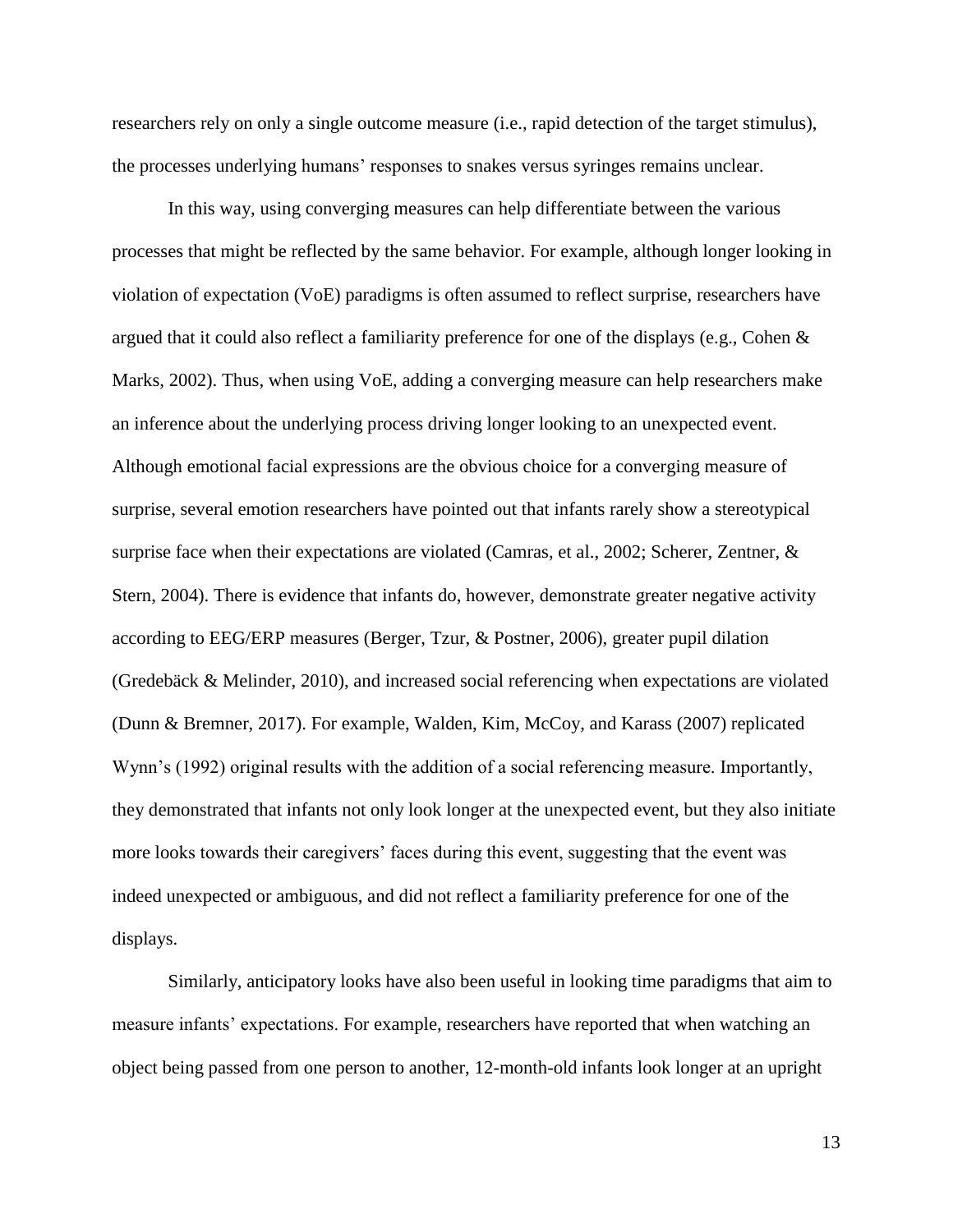versus inverted display of a receiving hand. Alone, these data are ambiguous, but paired with the additional finding that infants also demonstrated more anticipatory looks to the receiving hand when it formed a "give-me" gesture, the data provide support for the conclusion that infants *expected* the object to be passed to the person motioning for it (Elsner, Bakker, Rohlfing, & Gredebäck, 2014). A similar study from the same lab reported that when observing one adult feeding another, 12-month-old infants show greater looking time to displays where the feeder brings the spoon to the other adult's hand versus their mouth, suggesting that infants already have expectations about feeding dialogues. The researchers again measured infants' anticipatory looks as a converging measure, and found that infants showed anticipatory fixations to the adult's mouth *before* the food reached it, providing stronger evidence to support their inference (Gredebäck & Melinder, 2010). Without the use of additional eye-tracking measures, such strong inferences could not have been drawn from these data.

Importantly, eye-tracking is not the only way to obtain converging measures for infant looking time data. Indeed, by 6 months of age, infants not only look longer at stimuli they prefer or differentiate, but they can also show their preferences by reaching. In one example, Hamlin, Wynn, and Bloom (2007) examined 6- to 10-month-old infants' preferences for prosocial versus antisocial behavior using a looking paradigm, where infants were familiarized to a live display of a character who tried to scale a hill, and was then either helped up the hill by a second character (i.e., the helper), or pushed down by a third character (i.e., the hinderer). In the test phase, the climber either approached the helper or the hinderer. Ten-month-olds looked longer when the climber approached the hinderer, suggesting that this event violated their expectations; the 6 month-olds did not. In addition to the looking time measure, the researchers also offered the helper and the hinderer characters to the infants and encouraged them to reach. They found that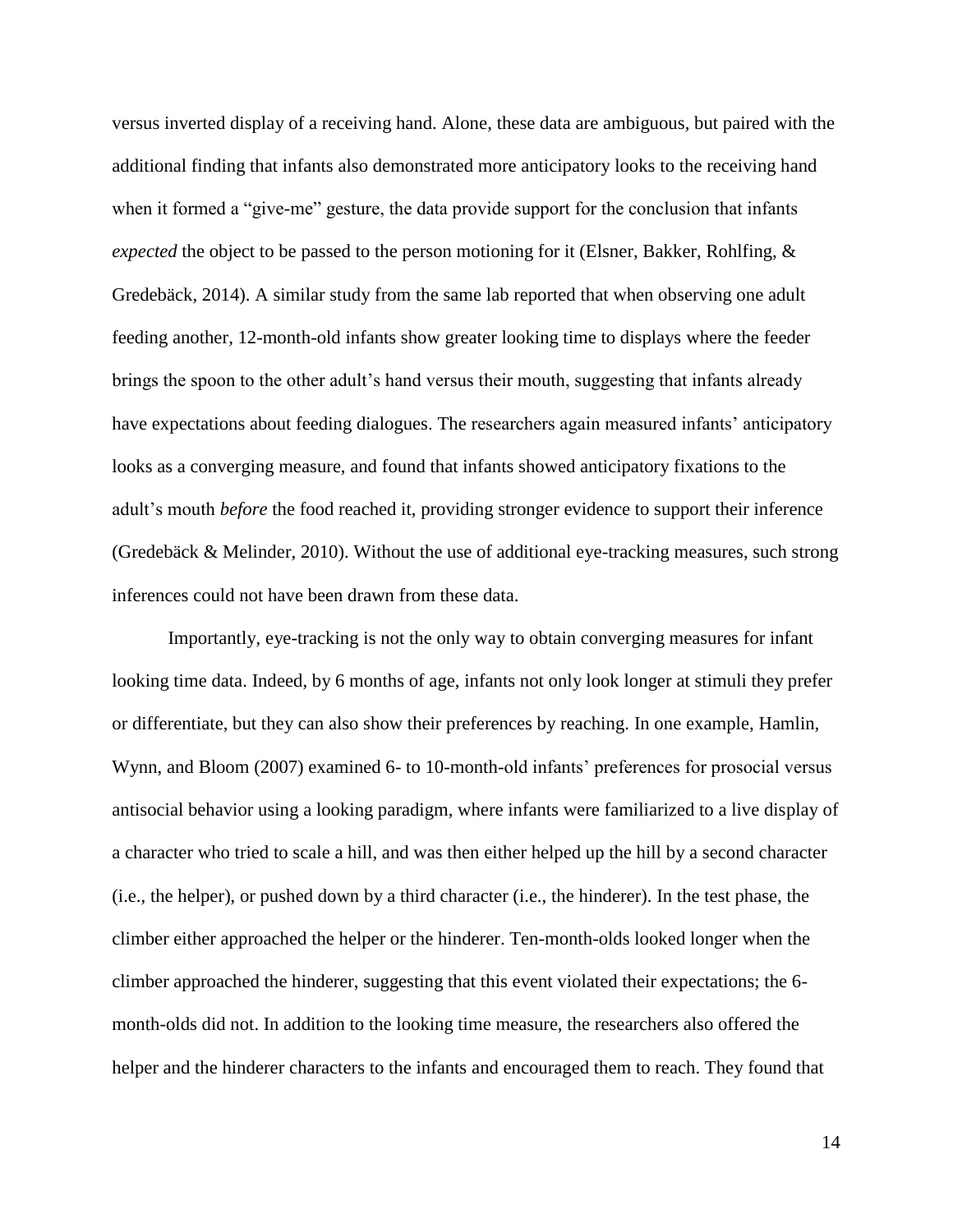in addition to looking longer when the climber approached the hinderer, 10-month-olds were more likely to reach for the helper, providing additional support that infants not only distinguished between the helper and the hinderer, but also *preferred* the prosocial character.

While reaching behavior converged with looking time responses in this study, not all researchers are so lucky. There are countless examples in the infancy literature where reaching and looking time measures do not converge, leaving researchers with confusing and seemingly contradictory results. In these cases, additional converging measures can be used to *disambiguate* the inconsistent results. For example, since the 1950's, there has been considerable debate about whether infants under 6 months of age have object permanence. Indeed, while classic Piagetian (1954) tasks demonstrate a failure to search for hidden objects in early infancy, others have used looking time measures to show that babies reason about hidden objects as young as 4 months of age (e.g., Baillargeon, 1987). Researchers have used converging measures using EEG to provide some insight into these discrepant findings. For example, Kaufman, Csibra, and Johnson (2003) used EEG to demonstrate that while infants looked longer when an object was expected to appear behind an occluder, but failed to appear, they also showed increased gamma-band activity, which in adult studies, has been associated with keeping an object in mind, providing converging evidence that infants can represent an absent object by 6 months of age.

#### **Additional Measures—Mechanisms and Individual Differences**

To summarize our argument thus far, converging measures can be useful in infancy research when making inferences about infants' behaviors, especially when responses are ambiguous, or can generate multiple levels of explanation. In our own research, the common assumption that rapid threat detection is driven by stimulus valence requires converging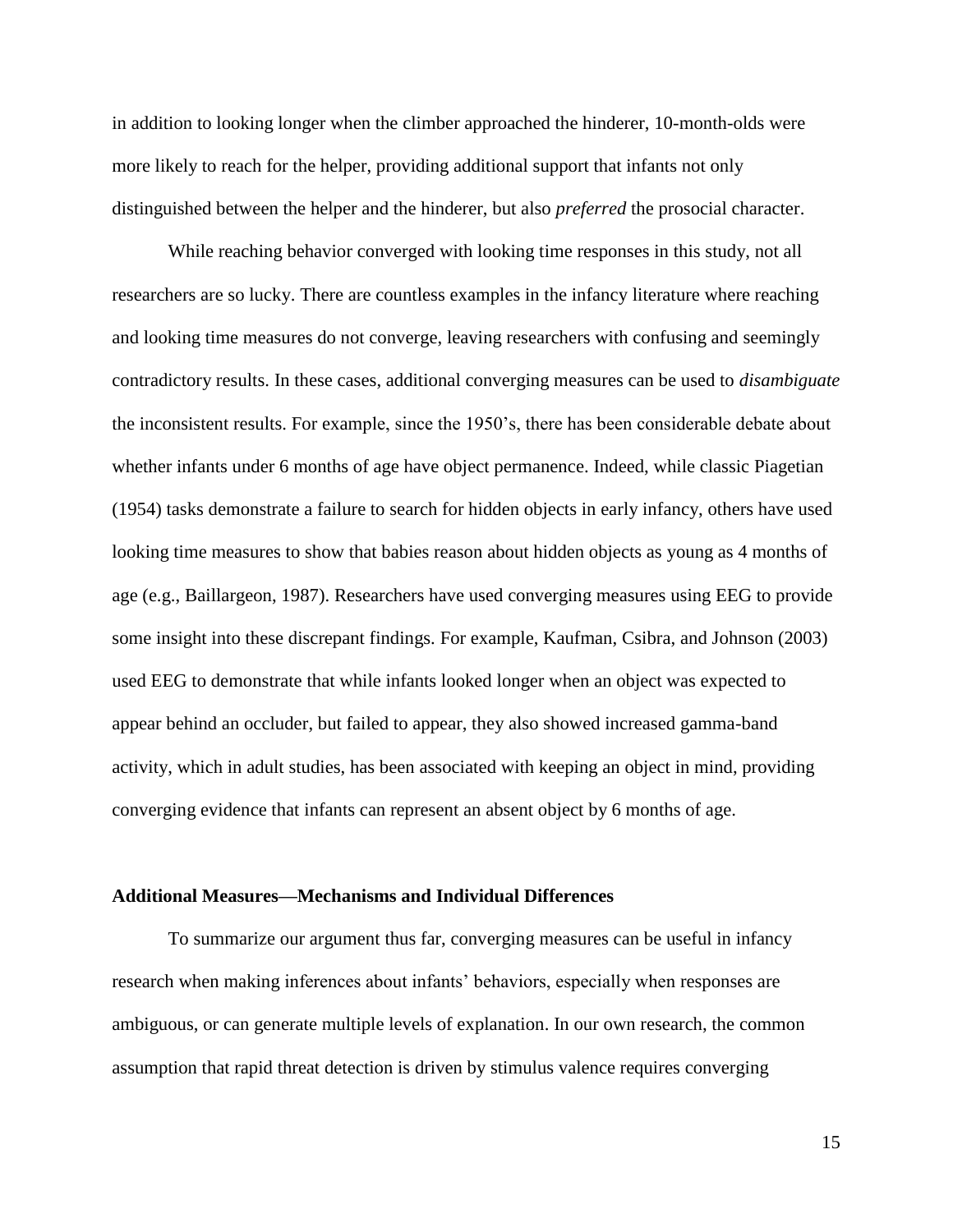measures that allow for inferences about the meaning of looks to a target stimulus. However, there are additional ambiguities in this line of work that cannot by resolved simply by convergence. For example, the question of whether rapid detection of threat is normative and evolutionarily predisposed, or whether it is learned over the course of development, also requires multiple measures (possibly across different experimental paradigms and multiple time points), but these additional measures should be designed to provide information about *mechanisms of change*. This can be done by measuring multiple responses that are theorized to be part of the same construct (as with convergence), or by measuring potential mediators and moderators of a desired effect. This is typically done within a single study.

As with questions of inference, eye-tracking is one way to move beyond single dependent variables, like latency to detect a target, and measure a number of factors related to rapid attention within a single trial. Using the classic adult button-press procedure with the addition of an eye-tracker, we examined the mechanisms that drive rapid threat detection by measuring multiple components of attention bias, including rapid first fixations to threatening versus nonthreatening stimuli, latency to disengage from threatening versus non-threatening distractors, and latency to make a behavioral response once a target stimulus was detected.

First, we replicated previous findings, demonstrating that adults press a button more quickly to indicate the presence of discrepant threatening targets (snakes and spiders) versus non-threatening targets (flowers and mushrooms). Second, we found that the advantage for threat was two-fold: participants were faster to first fixate threatening versus non-threatening targets, *and* they were faster to indicate that they had detected a discrepant image by pressing a button after first fixating the target. These results—using multiple measures of attention bias demonstrated that rapid detection of threat is driven both by an advantage in perception, or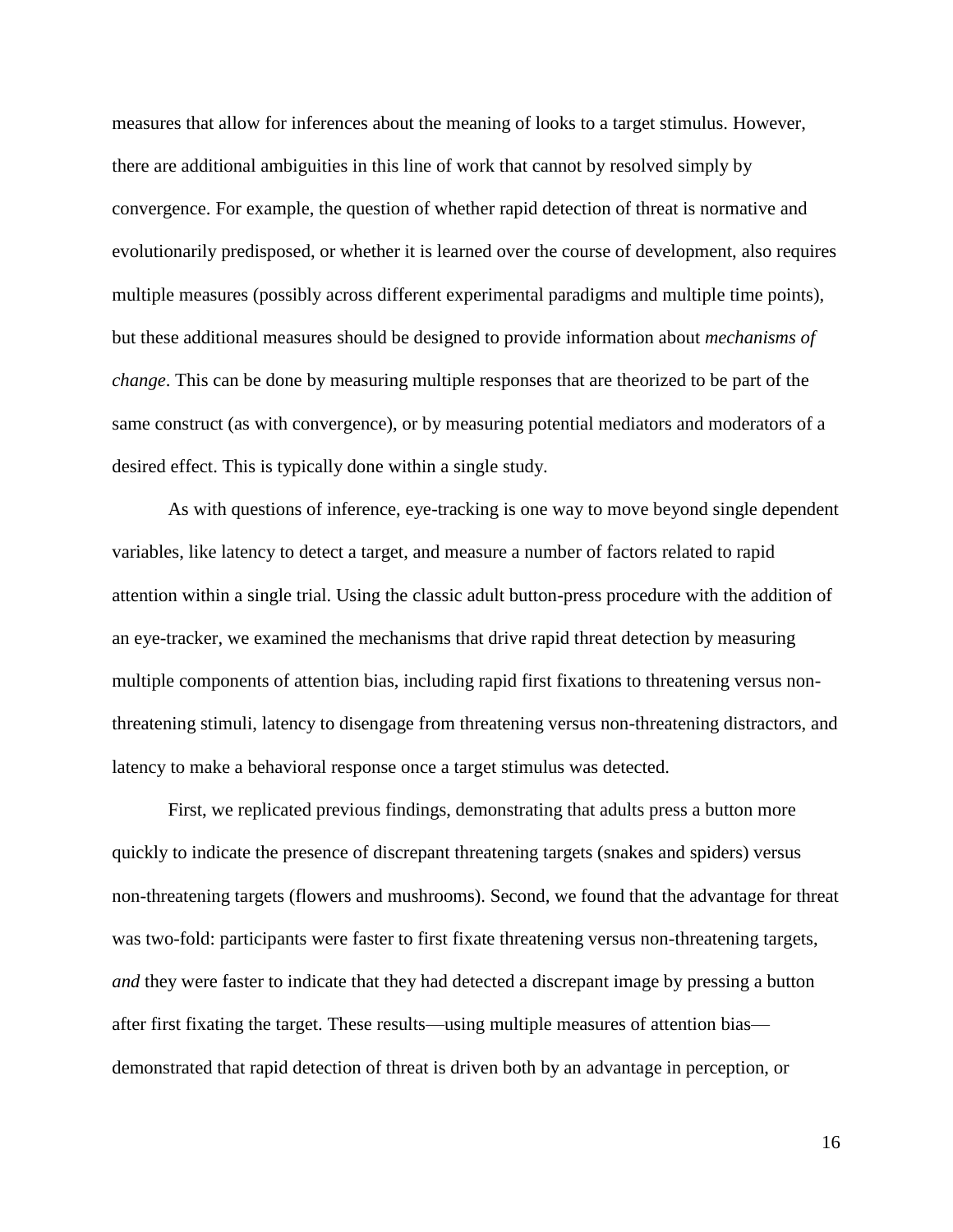bottom up processing, and an advantage in behavioral responding, or top down processing (LoBue, Matthews, Harvey, & Stark, 2014), altogether suggesting that multiple factors might drive biased attention.

Furthermore, Field (2006a) investigated whether an attention bias for neutral stimuli could be elicited after hearing emotionally valenced information using multiple outcome measures that mapped onto Lang's (1968) three response systems, namely, measures of subjective feelings, behavior, and physiological responses. He presented 7- and 9-year-old children with three novel animals, and provided positive information about one, threat information about the second, and no information about the third. He then presented the children with a dot-probe task in which pairs of the animal photos were presented very briefly, followed by the appearance of a neutral probe in place of one of the two photos. Children were asked to indicate where the probe appeared (on the left or right) as quickly as possible. Their fear beliefs about each of the animals were assessed before and after hearing the background information for each animal.

Responses to the probe were faster when they replaced a photo of the animal previously paired with threat versus positive information, consistent with an attention bias for the threatinformation animal. Importantly, the change in children's fear beliefs about the novel animal after receiving threat information mediated the magnitude of the attention bias, suggesting that threat information increased fear beliefs, which in turn, induced an attention bias. The effects in this study were relatively weak. However, Field and colleagues ran several follow-ups using a similar procedure with added measures to account for some of the unexplained variance. Across several studies, they replicated their initial findings, showing that pairing a neutral animal with threat information induces a heightened attention bias for that animal. Further, he found that a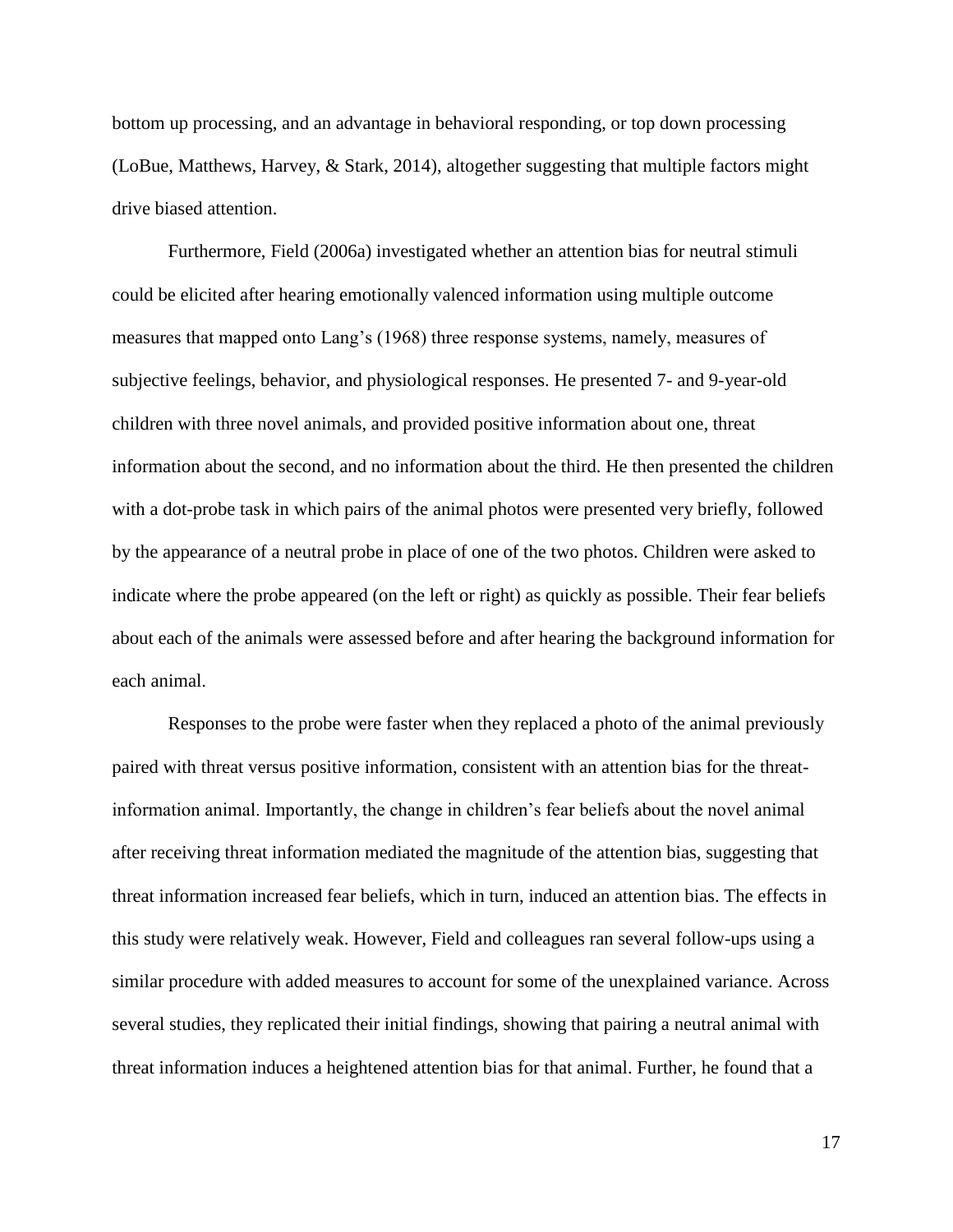behaviorally inhibited temperament increased the likelihood of having an attention bias after receiving threat information, and was related to behavioral avoidance of a display containing a photo of the negative animal (Field, 2006b; Reynolds, Askew, & Field, 2018).

This example not only demonstrates how multiple measures can help uncover the mechanisms driving rapid threat detection—in this case, that increasing fear beliefs is the mechanism by which an attention bias is induced—but it also suggests that individual differences, or potential moderators, such as a behaviorally inhibited temperament, might help elucidate the mechanisms that underlie the development of rapid threat detection even further (also see Pérez-Edger et al., this issue). In fact, additional studies that add temperament measures to attention bias tasks suggest that some individuals might be more prone to attend to threat than others. For example, countless studies have linked attentional biases for social threats to clinical anxiety (for reviews see Bar-Haim, Lamy, Pergamin, Bakermans-Kranenburg, van IJzendoorn, 2007; Fu & Pérez-Edgar, 2019). In our own labs, we measured whether children who are temperamentally shy, and are thus *at-risk* for the development of social anxiety, may have a heightened attention bias for social threats. We found that while all 5-year-olds detect snakes more quickly than frogs and angry faces more quickly than happy faces consistent with previous research, children who were temperamentally shy showed a greater attention bias for angry faces, but not for snakes, when compared to non-shy participants (LoBue & Pérez-Edgar, 2014). Thus, by measuring attention biases for two different types of threat along with a measure of temperamental shyness, we found that temperament might play a role in augmenting attentional biases for social threats—but not non-social threats—over the course of development. More broadly, by including potential moderators, we are able to more readily learn something about the mechanisms that drive developmental change.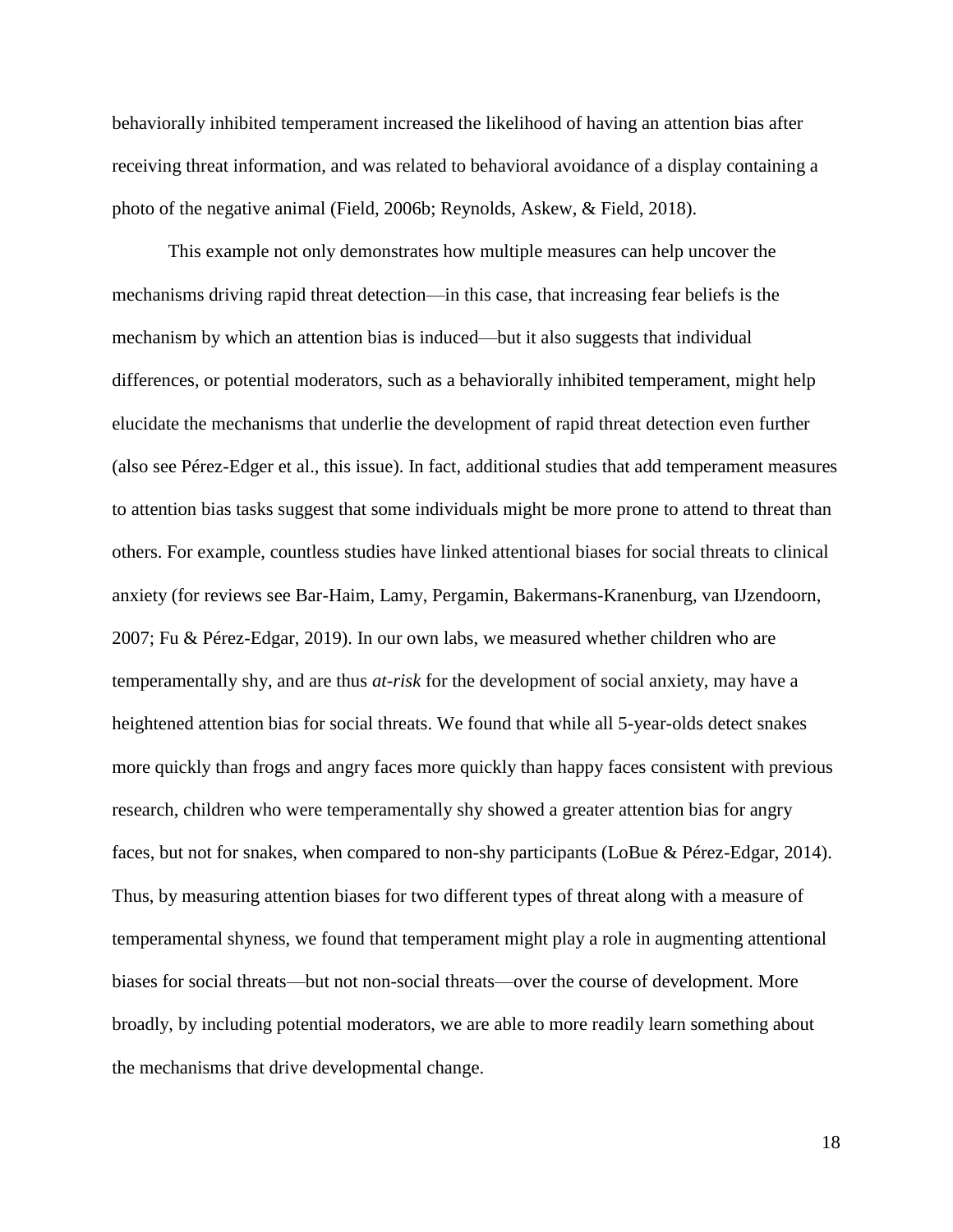The inclusion of additional measures like the ones just described can be particularly helpful in uncovering the mechanisms that drive developmental change in infancy research. Soska and Johnson (2008), for example, first set out to examine 4- and 6-month-olds' 3D object completion by using a looking-time habituation paradigm. In the study, infants were habituated to the partial view of a 3-dimensional object, and were then tested with complete and incomplete versions of the same object. They found that while 4-month-olds looked equally long at the two displays, 6-month-olds looked reliably longer at the incomplete test display, suggesting that they could perceive the complete form during habituation. Although this study suggests that there is a transition between the ages of 4 and 6 months in infants' 3D object perception, it does not provide any information about what drives that developmental change, which is typical of infant looking-time work. However, in a follow-up study using the same habituation task with 4- to 7 month-olds, the looking time measure was combined with measures of infants' sitting experience and their manual behavior when exploring several novel toys. The researchers found that looking to the incomplete object in the test phase of the looking task was predicted by both self-sitting and manual exploratory skills, suggesting that the onset of independent sitting and subsequent experience of manually manipulating objects might facilitate 3D object perception (Soska, Adolph, & Johnson, 2010).

Measuring individual differences via parent report is another way for researchers to examine potential mechanisms of developmental change. In our own research described above, we often used parents' reports of infants' emotional responses to novel stimuli, and parents' selfreports of their own levels of anxiety and depression to investigate the factors that might drive the development of attention biases to threat. To cite another example from the infancy literature, Ziv and Sommerville (2017) asked parents to report on the naturalistic sharing behavior of their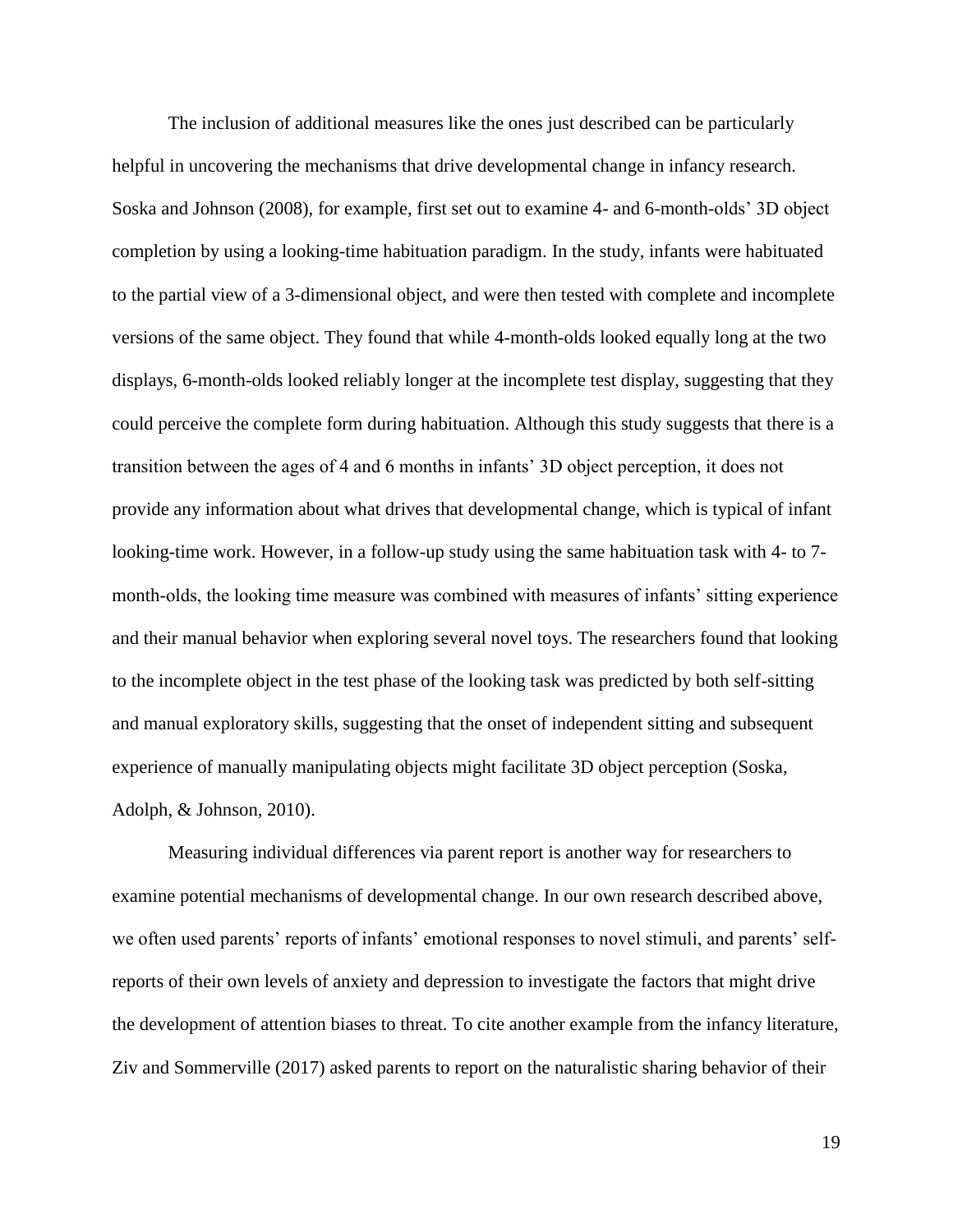9-month-old infants, and found that variability in sharing behavior predicted whether infants look longer at fair versus unfair distributions. Further, in the Gredebäck & Melinder (2010) study described above, in which 12-month-old infants showed anticipatory looks when watching one adult feed another adult, anticipatory looking was predicted by the infant's experience of being fed at home.

Altogether, the work reviewed in this section suggests that by incorporating additional measures, researchers can ask questions about the mechanisms that drive developmental change across infancy. When we began to incorporate multiple outcome measures in our own investigations of attention bias to threat, our once simple story became richer and more complex. We learned that multiple factors—both perceptual and cognitive—can drive attentional biases for threat, attention biases for previously neutral stimuli can develop based on specific experiences, and that there is a potentially complex developmental relation between attention biases to threat, temperament, and behavior. We could not reach these conclusions using only a single attention task. However, by incorporating multiple measures—including measures of attention bias, temperament, fear beliefs, physiology, and behavioral inhibition—a richer and more complex developmental story was able to unfold.

#### **Methodological and Statistical Considerations**

The reliance that infancy research has had on single outcome measures and small samples (Oakes, 2017; see also DeBolt, Rhemtulla, & Oakes, this issue) has statistical consequences. Small sample sizes create two major problems in the context of frequentist statistics. First, studies based on small samples are underpowered to detect effects that might be large enough to have theoretical substance. Second, when studies based on small samples yield significant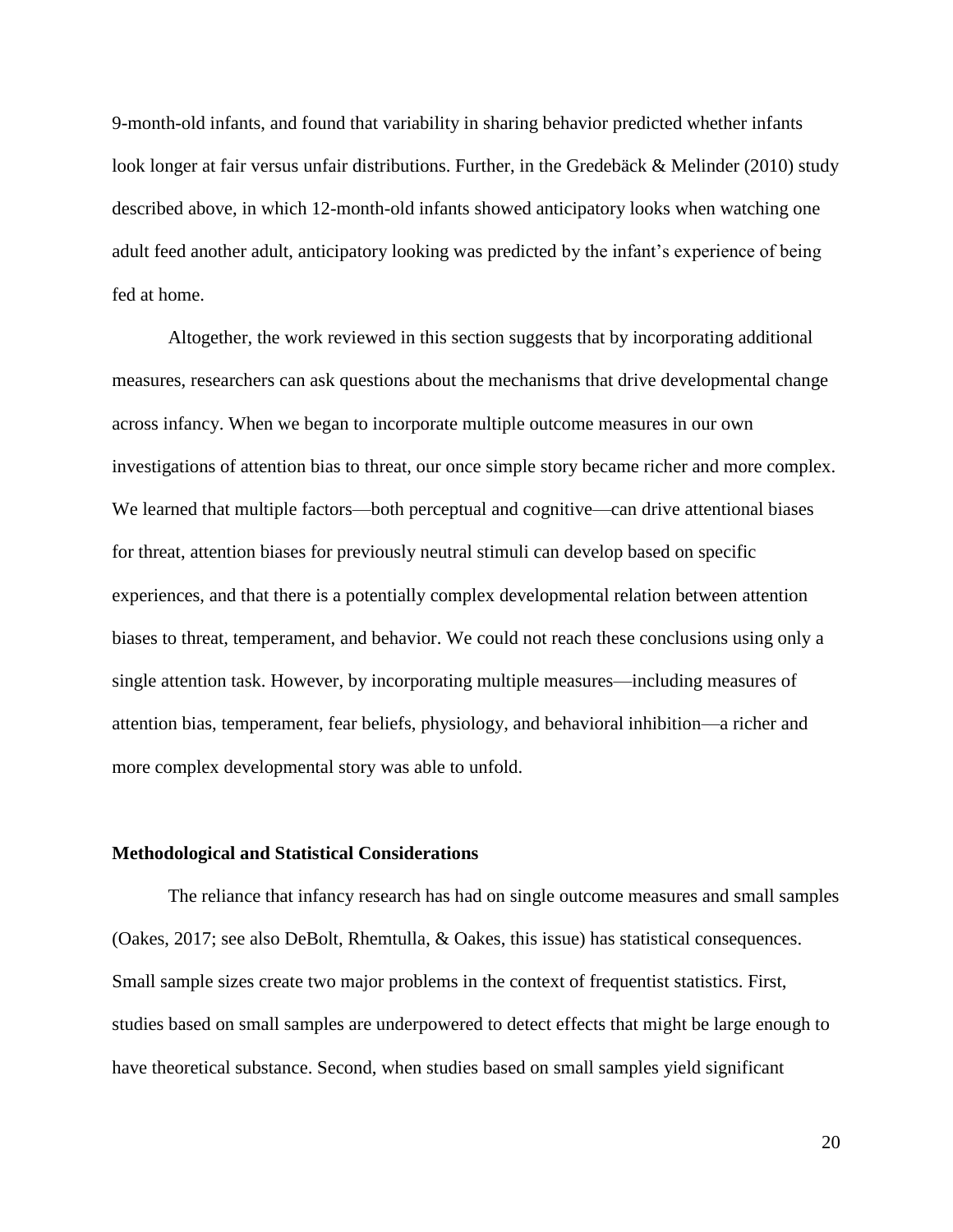effects, these effects are more likely to be large, surprising and, therefore, publishable, but they are less likely to replicate because they will overestimate the population effect size—the so called 'winner's curse' (Young, Ioannidis, & Al-Ubaydli, 2008). Consequently, theoretical models will be built upon the shaky foundations of prized overestimated effects and discarded, but substantive, underestimated effects.

Measuring multiple outcomes may help in this regard. First, multiple outcomes can be used as indicators of latent psychological constructs and measurement theory tells us that, other things being equal, the reliability of composite measures becomes more reliable as the number of variables contributing to the composite increases (Cronbach, 1951). Second, if a common statistical model is fit to outcomes separately (rather than using them as indicators of a latent variable), consistency in the corresponding effect sizes from these analyses increases the likelihood that these effects reflect a substantive psychological phenomenon rather than being isolated, spurious results. Conversely, inconsistency in effect sizes across models fit to different outcome measures places an isolated significant effect from a particular outcome in an appropriate context.

However, measuring multiple outcome variables comes with risks and pragmatic considerations. One obvious risk is that *p*-hacking becomes more likely for two reasons. First, the potential set of analytic decisions that a researcher can make—the so-called "garden of forking paths" (Gelman & Loken, 2014; Simmons, Nelson, & Simonsohn, 2011)—escalates as a function of the increased complexity of the statistical models required to analyze multiple outcomes. The problem here is that the theories developed from the statistical models fit to the data may be different than those that would have been developed had the researcher made different analytic decisions. A particular risk is that, given the tendency to publish significant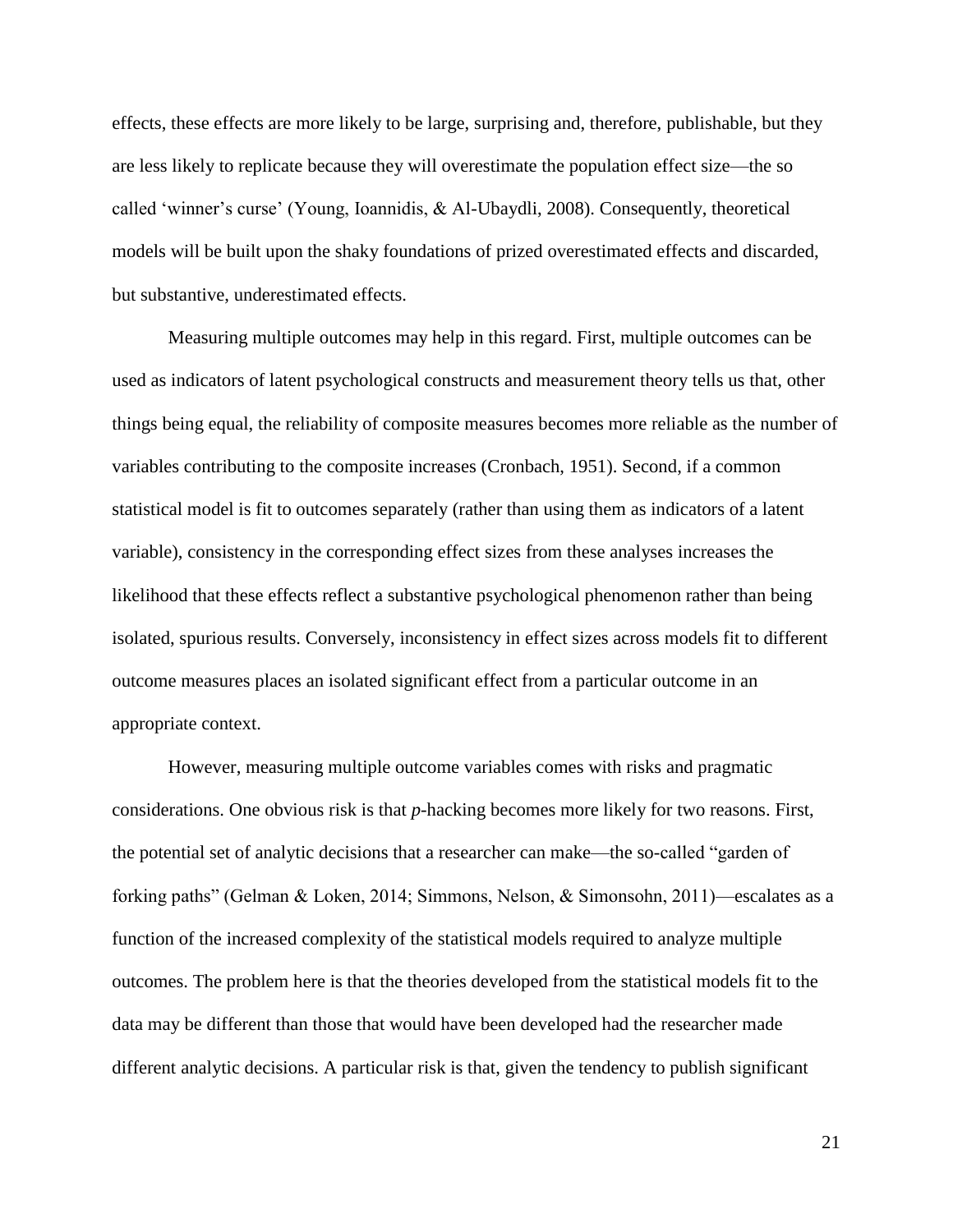results, having more data will lure researchers into making decisions that lead to significant results and not declare the lack of significance from a different set of analytic decisions (for example, adjusting for a confounding variable because doing so pushes the substantive effect of interest below the threshold for significance). Also, if a researcher has multiple outcomes to choose from, researchers can report identical statistical model's fit to different outcomes and may be tempted to cherry-pick the measures that yield consistent (significant) results and not report collecting measures that yield non-significant effects.

These temptations are not specific to infancy research—they are the research practices at the heart of the replication crisis in psychology (Open Science Collaboration, 2015). However, adopting a 'multiple outcomes' approach can sometimes increase these risks. Researchers can protect themselves from temptation by adopting scientific practices such as pre-registering studies and analysis plans, or submitting research as a registered report, which are effective in mitigating *p*-hacking, HARK-ing (i.e., hypothesizing after the results are known), and publication bias (Wicherts et al., 2016).

Another issue is that researchers need to give careful thought to what outcome measures they use and how they model them statistically. Broadly there are two strategies here: use multiple outcome measures as indicator variables of a latent variable (the structural equation modeling, SEM, approach), or fit the same statistical model to each outcome independently and look for convergence in the evidence. Other things being equal, the SEM approach has several advantages. As already mentioned, measurement theory tells us that using multiple measures should increase the reliability of the latent/composite variable. The SEM approach also allows flexibility in how the relations between outcome variables are conceptualized, and enables comparison of competing conceptualizations of the phenomenon being studied.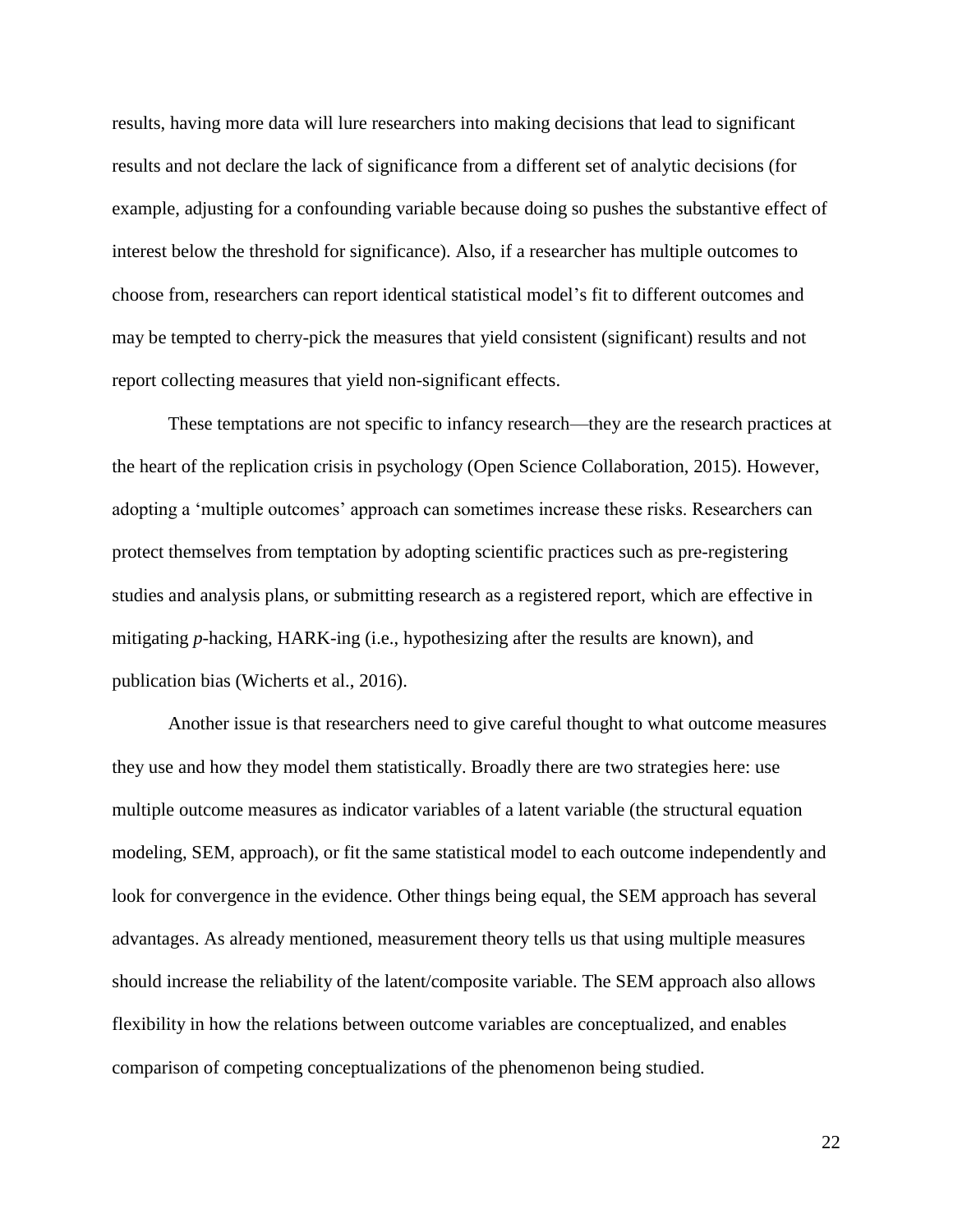To give a concrete example, it is not a given that data from theoretically related measures should converge. As already noted, cognitive, behavioral, and physiological measures of fear are usually not synchronous. However, this fact is unsurprising. Attention-to-threat tasks are likely to tap low-level automatic processing whereas behavior tasks tap higher-level intentional processing. Attention might be drawn to a snake-like object, but once you have realized that it is not a snake you do not avoid it. Figure 1 shows two conceptualizations of emotion as a latent variable driving observable outcome measures. The right shows a single level model in which emotion is seen as a latent variable driving measured responses across three response systems (Lang's aforementioned cognition, behavior, and physiology). This conceptualization models synchrony between outcome measures because the latent psychological construct (emotion) has a direct link to the outcome measure. Statistically, this would be a useful framework for modeling outcomes expected to be synchronous based on theory. The model on the right (from Zinbarg, 1998) conceptualizes asynchrony between outcomes by assuming that different response systems are themselves lower-order latent variables. The psychological construct (emotion) now has an indirect link to outcome measures: it drives the response system, which in turn drives responses to relevant outcome measures. In this model, measures *within* a response system would be theoretically synchronous, but they would not need to be *across* response systems (e.g., M1 and M2 should correlate strongly but M1 and M3 need not).

In general, then, researchers need to think carefully about which outcome measures they expect to converge and which they do not and model the data accordingly. The SEM framework has this flexibility. Fit measures can be used to determine the best fitting model of the construct of interest. Comparing models in this way can be used both to inform theoretical models, and to test for measurement invariance over development. Latent variable models of psychological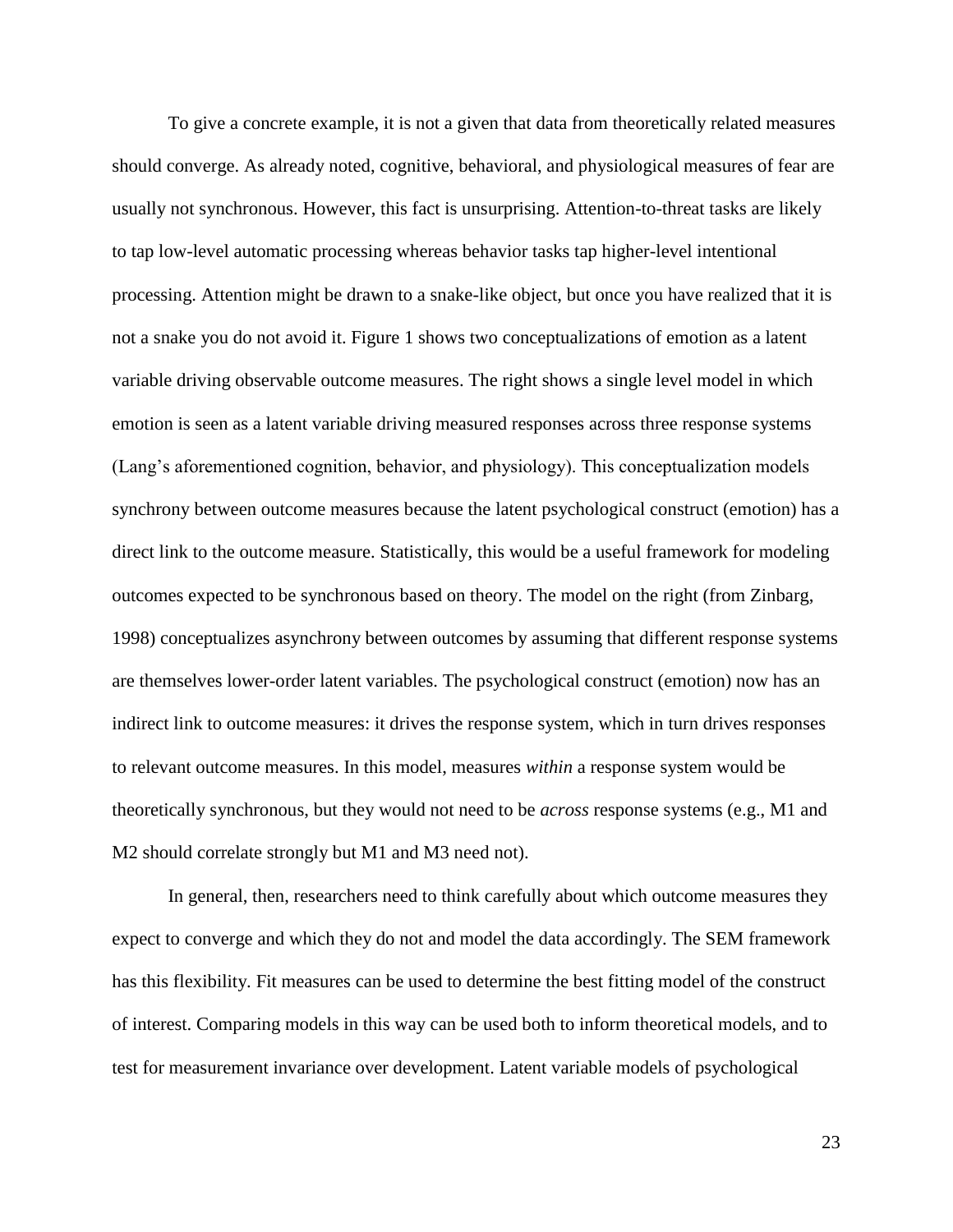constructs can also be modeled over time using latent growth models in which the intercept and rate of change of the construct over time are similarly modeled as latent variables (for an introduction see Newsom, 2015). This modeling framework is flexible enough to allow researchers to adjust for other variables theoretically related to the construct of interest whether they are time variant or invariant.

The main drawback of the SEM approach is that it requires large samples to get stable parameter estimates and models may not converge in small samples. In addition, as we have highlighted already, infancy research often involves small samples. One solution is for labs studying similar phenomena to join forces, agree upon the most pertinent theoretical questions, and pool resources to study them. Projects such as the Many Labs projects led by the Center for Open Science (https://cos.io/), the ManyBabies initiative [\(https://manybabies.github.io/\)](https://manybabies.github.io/), the Psychological Science Accelerator [\(https://psysciacc.org/\)](https://psysciacc.org/), and The Collaborative Replications and Education Project [\(https://osf.io/wfc6u/wiki/home/\)](https://osf.io/wfc6u/wiki/home/) have demonstrated that it is possible to generate vast datasets through mass collaboration. Moving towards a more collective and lessindividualistic model of infancy research will, in the long run, benefit the discipline.

Nevertheless, pioneering work on small samples is also vital. Latent variable models are unlikely to be useful in small samples. Instead, researchers will be reliant on fitting the same statistical models multiple times to different outcome measures and evaluating the consistency of evidence across those measures. How should they approach this task? Null hypothesis significance testing is probably the least suited tool. First, as mentioned above, significance tests will be underpowered in small samples making consistency across outcome measures unlikely. The application of an arbitrary threshold for significance, such as .05, in these models will not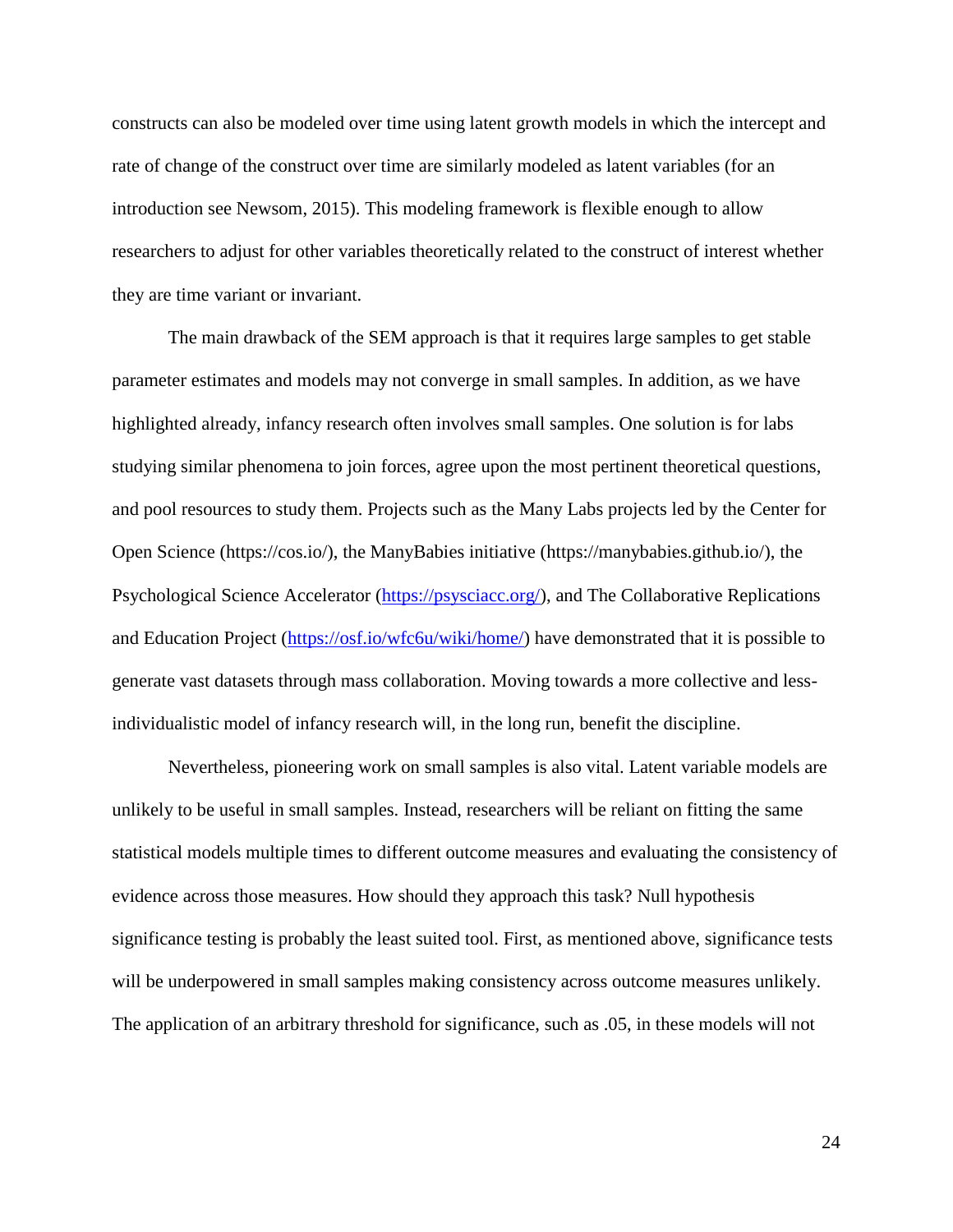help. Second, using multiple significance tests will inflate the familywise Type I error rate, and correcting this rate for the number tests will further reduce the statistical power of each test.

In this case, one could adopt an estimation approach. For each outcome measure, a model is fit and an effect size estimated. In most designs, the model's fit will be some variant of a general or generalized linear model (for a basic introduction to the general linear model see Field, 2016), and an 'estimation approach' might be as simple as extracting the model parameters (which are unstandardized effect sizes). Measures of uncertainty around these effects should also be used to place the effects in context. For example, Bayesian HPD intervals can be used to determine the range of plausible population values of the effect and frequentist 95% confidence intervals can be similarly used under the limiting assumption that the interval is one of the 95% that captures the population value. Researchers should evaluate whether these effects are substantively important, and also whether they are consistent across measures. Comparing the overlap in HPD intervals may be particularly useful in this respect. The choice of Bayesian or frequentist estimation is up to the researcher, but Bayesian estimation allows researchers to build in prior beliefs about the likely size of effects based on past research and theoretical expectations, which may be desirable (for an accessible introduction to Bayesian estimation see McElreath, 2016).

In situations where pure estimation is undesirable and hypothesis testing is essential to address the substantive research question, Bayes Factors can be used to quantify how the researcher's beliefs about an alternative hypothesis should shift relative to the null given the data (see Dienes, 2014, for an introduction). Unlike null hypothesis significance testing, Bayes factors do not need to be adjusted when they are used multiple times. Converging evidence across measures would be indicated by Bayes factors of a similar magnitude in the same direction.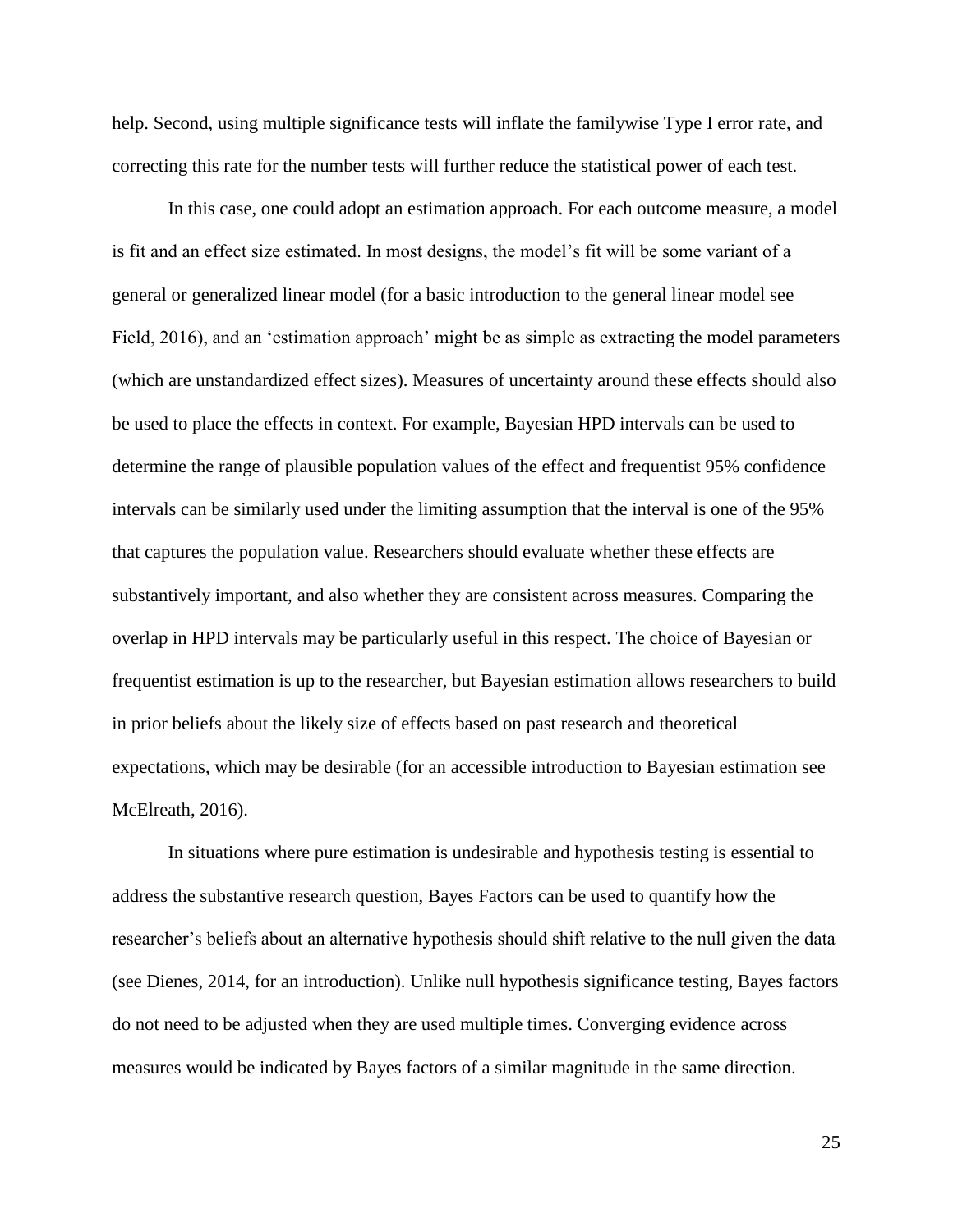Bayes factors also enable researchers to draw conclusions about the plausibility of the null, which significance tests cannot, and this may be important for identifying hypotheses as implausible.

#### **Conclusions: Using Multiple Measures in Future Infant Research**

Here, we propose that using multiple outcome measures in our study designs can help us make sense of infant data. It is important to note that the common approach of testing theories using a series of single-measure experiments can still help us understand infant behavior, and has been used to generate important developmental data for decades. Further, there are cases where converging measures are not necessary, such as when researchers seek to answer questions about behavior that can be measured directly, without the need for inference. However, we hope that the work we described here from our own labs and from the labs of others demonstrates that relying only on a single dependent measure, even across a wide variety of studies and age groups, can limit the kinds of questions we ask and the subsequent conclusions we can draw from the data. Collecting converging evidence from multiple outcome measures in the infancy literature also has benefits for allowing researchers to make more accurate inferences when infant behaviors can be attributed to more than one process, are susceptible to multiple levels of explanation, reflect complex constructs, or when primary measures fail to converge. Finally, multiple measures can also be useful in building more robust models of the mechanisms that guide developmental change, and ultimately help us to more accurately characterize the richness of infant development.

As mentioned above, nearly half (47%) of the empirical articles published in *Infancy* in the past three years were based on looking behaviors; thus we used several examples from infant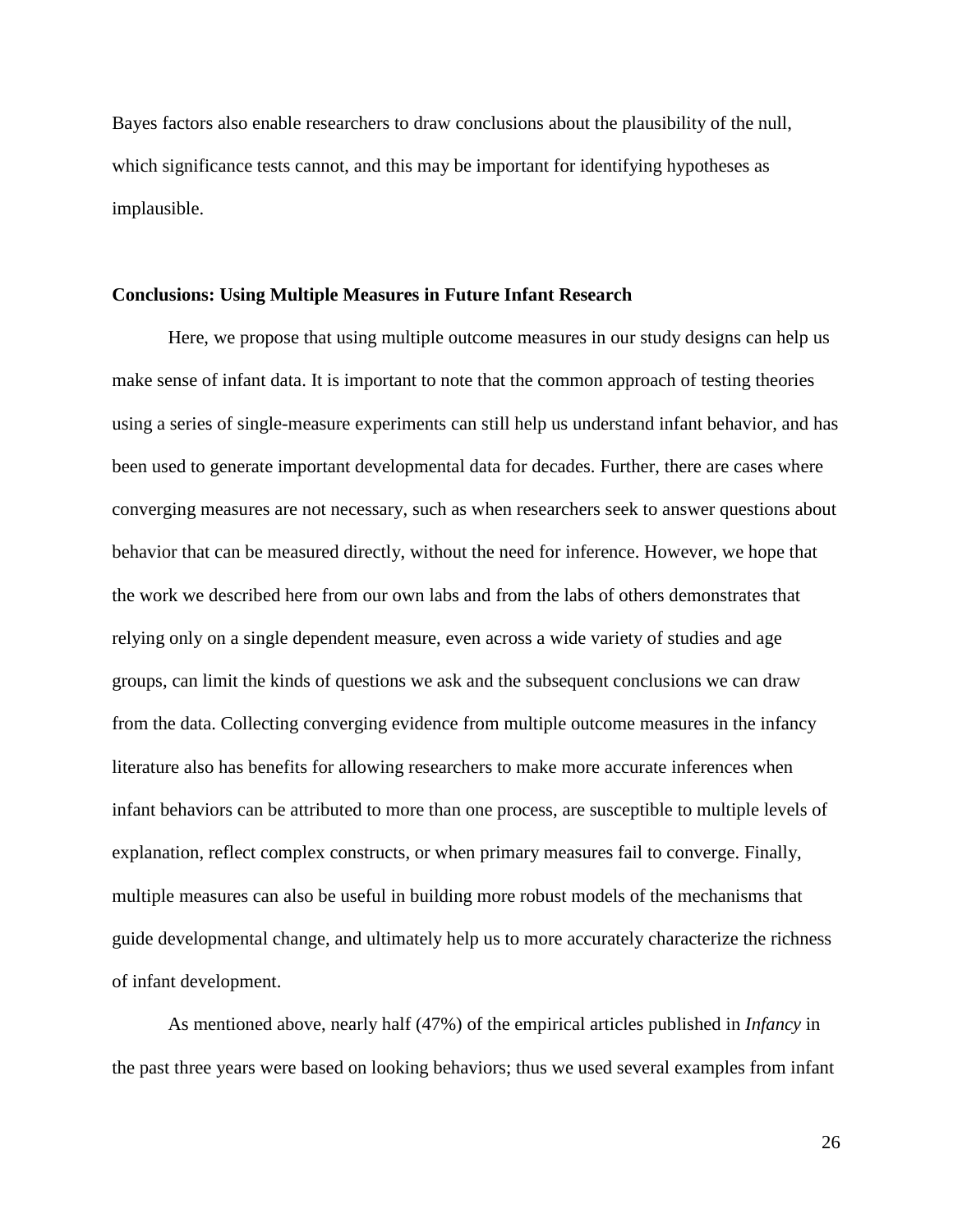looking time data to demonstrate that additional eye-tracking and behavioral measures can be used to provide measures of convergence and to answer questions about mechanisms of change. But besides eye trackers, additional measures using ERPs or physiology can also provide important stand-alone or converging measures of infant attention. Indeed, a small percentage of the research we surveyed from *Infancy* (~7%) reported using physiological and neural (e.g., cortisol, DNA, ERP) measures as their main dependent variables, or as converging measures for studies focused on the development of infant attention. For example, Reynolds and Richards (2017) found that physiological measures like heart rate and ERP responses (the Nc component) can act as converging measures of attentional control; in other words, like looking time, by 6 months of age, heart rate and Nc activity change as infants are shown repeated trials of the same stimulus. Furthermore, by using all three measures, these researchers are modeling how neural, physiological, and behavioral systems interact to impact infant attention (e.g., Reynolds & Richards, 2017; Xie, Mallin, & Richards, 2018).

Although eye-tracking, physiology, and EEG/ERP are all viable candidates for additional measures in infancy research, not everyone has the funding to purchase the expensive equipment or the methodological expertise required to implement designs using these methodologies. However, it is important to note that multiple outcome measures can be extracted solely from video recordings of infant behavior. Again, other behavioral measures, such as reaches, vocalizations, or head-turns for example, were almost as common as looking time measures in our survey of recently published *Infancy* research (46%). This is not surprising, as behavior captured on video is inexpensive, and can be used—and reused—to collect a large number of dependent variables. For example, Karasik, Tamis-LeMonda, and Adolph (2011) videotaped 50 infants in their homes for 1 hour at two time points—at 11 months and 13 months. The study was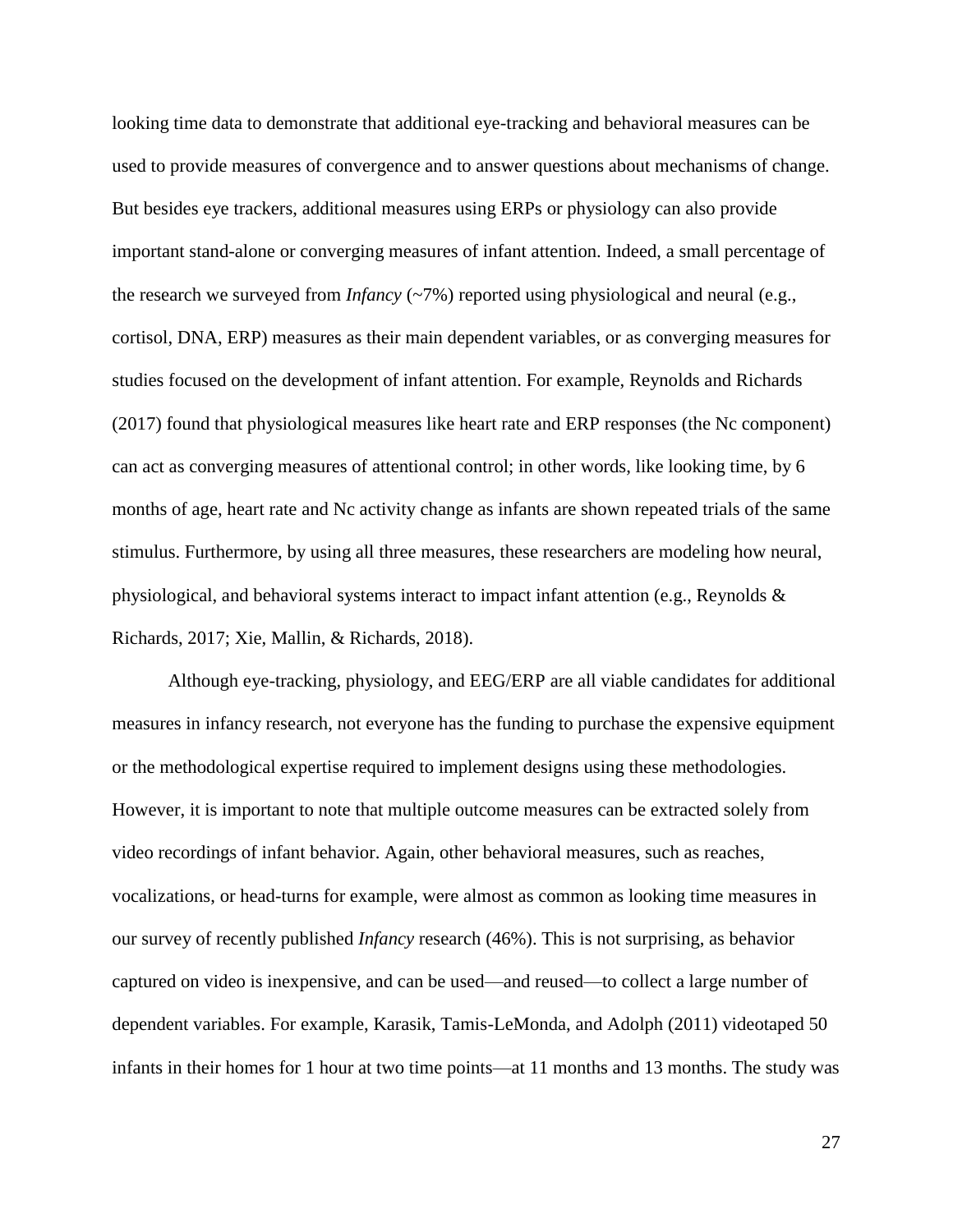initially aimed at examining infants' object use during the transition from crawling to walking, so they measured the amount of time infants handled objects, where the object was located, whether infants had to crawl or walk to obtain the object, instances of carrying objects, and when the infants shared objects with their mothers. Using a combination of these variables, the researchers discovered that the onset of walking was associated with new forms of object behavior, including traveling long distances to obtain objects, carrying objects for the first time, and approaching mothers to share objects in joint attention. Further, infants who engaged in these behaviors as crawlers were more likely to walk at 13 months, suggesting that the act of carrying objects might promote locomotor development.

Importantly, the researchers later coded for additional behaviors, this time scoring how often the infants fell while carrying objects. They reported that infants were less likely to fall when carrying than when not carrying objects, providing additional support that carrying objects might help locomotor development (Karasik, Adolph, Tamis-LeMonda, & Zuckerman, 2012). Finally, in one last pass, they scored mothers' verbal responses to their infants' actions, and found that in response to walkers' bids for sharing objects, mothers responded with more action directives (Karasik, Tamis-LeMonda, & Adolph, 2014). When combined, these data provide evidence for a complex developmental cascade, in which infants' carrying behavior affects their locomotor development, which in turn affects their ability to share objects with their mothers, which then shapes mothers' behavior. Not only did these researchers code for a large number of behavioral responses, but they also accomplished it by simply recording infant's behavior on video, without the use of eye-trackers, brain caps, heartbeats, or even a lab space.

In conclusion, this review suggests that using multiple outcome measures in infant research can help provide converging evidence for our inferences, and expand our theories about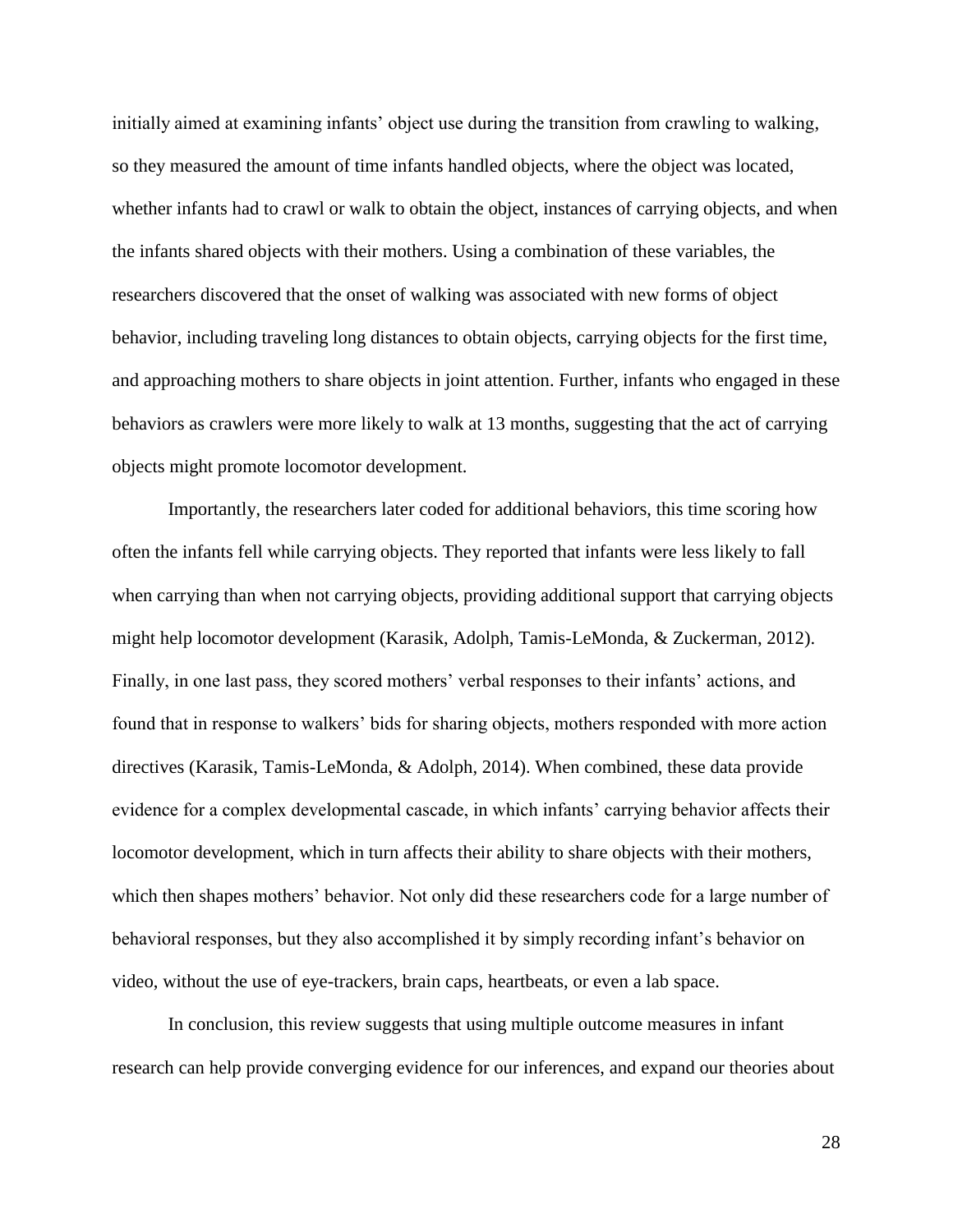the mechanisms of developmental change. Eye-tracking, ERP's, and physiological measures can be useful in providing converging evidence from which to make inferences about infant data. However, in addition to or in the absence of these technologies, video recording infant behavior or asking parents to provide additional information can also get us closer to making reliable and accurate conclusions about infant development. Finally, it is important to note that while collecting and analyzing infant data is time consuming and labor intensive for researchers, bringing an infant to a developmental laboratory is time consuming and labor intensive for *parents*. Make it worth their while and at the same time, produce richer data—instead of collecting only a single measure, in a single age group, at a single time point, use multiple measures, and in the process, create the means by which to make better inferences and learn more about the mechanisms that underlie developmental change.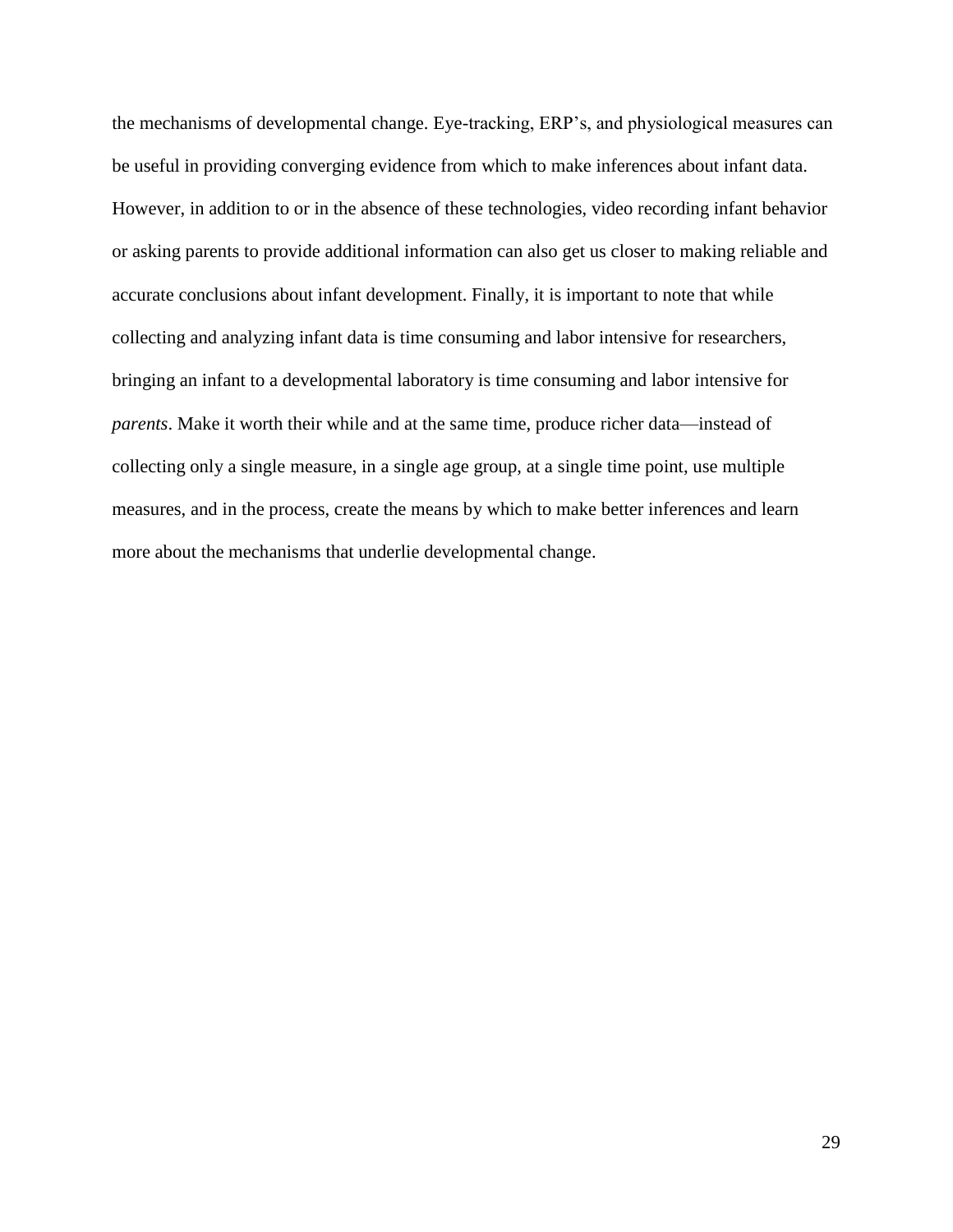#### **References**

Aslin, R. N. (2007). What's in a look?. *Developmental Science*, *10*(1), 48-53.

- Baillargeon, R. (1987). Object permanence in 3½-and 4½-month-old infants. *Developmental Psychology*, *23*(5), 655-664.
- Bar-Haim, Y., Lamy D., Pergamin, L., Bakermans-Kranenburg, M.J., van IJzendoorn, M.H. (2007). Threat-related attentional bias in anxious and nonanxious individuals: a metaanalytic study. *Psychological Bulletin. 133*(1),1–24
- Berger, A., Tzur, G., & Posner, M. I. (2006). Infant brains detect arithmetic errors. *Proceedings of the National Academy of Sciences*, *103*(33), 12649-12653.
- Blanchette, I. (2006). Snakes, spiders, guns, and syringes: How specific are evolutionary constraints on the detection of threatening stimuli? *The Quarterly Journal of Experimental Psychology, 59*(8)*,* 1484-1504.
- Bolles, R. C. (1970). Species-specific defense reactions and avoidance learning. *Psychological Review, 77*(1), 32-48.
- Boyer & Bergstrom (2011). Threat-detection in child development: An evolutionary perspective. *Neuroscience and Biobehavioral Reviews, 35*, 1034–1041.
- Bremner, J. G., Slater, A. M., Hayes, R. A., Mason, U. C., Murphy, C., Spring, J., ... & Johnson, S. P. (2017). Young infants' visual fixation patterns in addition and subtraction tasks support an object tracking account. *Journal of Experimental Child Psychology, 162,* 199- 208.
- Brosch, T., & Sharma, D. (2005). The role of fear-relevant stimuli in visual search: A comparison of phylogenetic and ontogenetic stimuli. *Emotion, 5*(3), 360-364.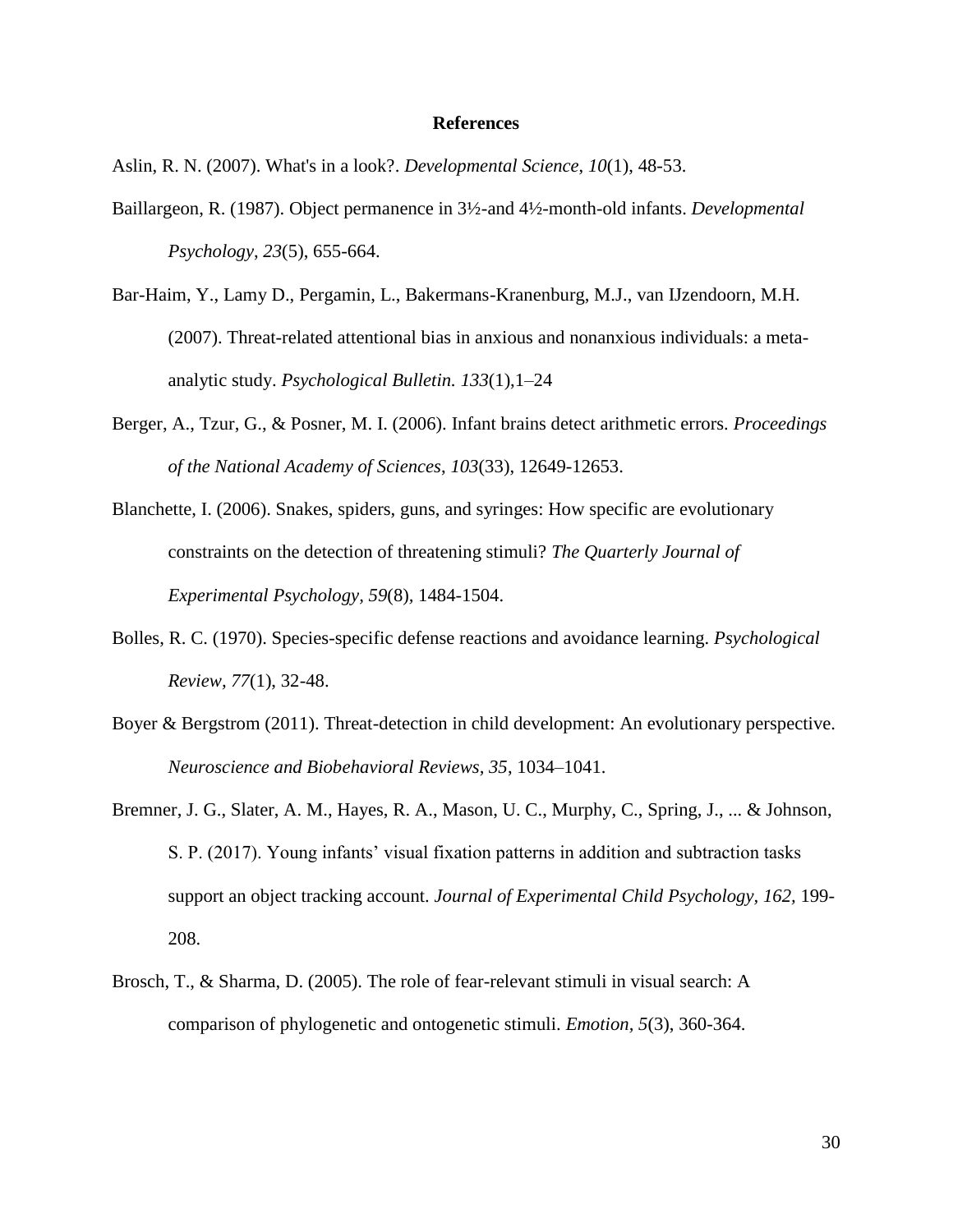- Buss, K. A. (2011). Which fearful toddlers should we worry about? Context, fear regulation, and anxiety risk. *Developmental Psychobiology, 47*(3), 804-819.
- Camras, L. A., Meng, Z., Ujiie, T., Dharamsi, S., Miyake, K., & Oster, H.et al. (2002). Observing emotion in infants: Facial expression, body behavior, and rater judgments of responses to an expectancy-violation event. *Emotion, 2*(2)*,* 179–192.
- Cohen, L. B., & Marks, K. S. (2002). How infants process addition and subtraction events. *Developmental Science, 5,* 186–212.
- Cronbach, L. J. (1951). Coefficient alpha and the internal structure of tests. *Psychometrika*, *16*(3), 297-334.
- DeBolt, M. C., Rhemtulla, M., & Oakes, L. M. (2019, under review). Robust data and power in infant looking time research: Number of infants and number of trials. *Infancy*.
- DeLoache, J. S., & LoBue, V. (2009). The narrow fellow in the grass: Human infants associate snakes and fear. *Developmental Science*, *12*(1), 201-207.
- Dienes, Z. (2014). Using Bayes to get the most out of non-significant results. *Frontiers in Psychology*, *5*.<https://doi.org/10.3389/fpsyg.2014.00781>
- Dunn, K., & Bremner, J. G. (2017). Investigating looking and social looking measures as an index of infant violation of expectation. *Developmental Science*, *20*(6), e12452.
- Elsner, C., Bakker, M., Rohlfing, K., & Gredebäck, G. (2014). Infants' online perception of giveand-take interactions. *Journal of Experimental Child Psychology*, *126*, 280-294.
- Field, A. P. (2006a). Watch out for the beast: Fear information and attentional bias in children. *Journal of Clinical Child and Adolescent Psychology, 35*(3)*,* 431-439.
- Field, A. P. (2006b). The behavioral inhibition system and the verbal information pathway to children's fears. *Journal of abnormal psychology, 115*(4)*,* 742-752.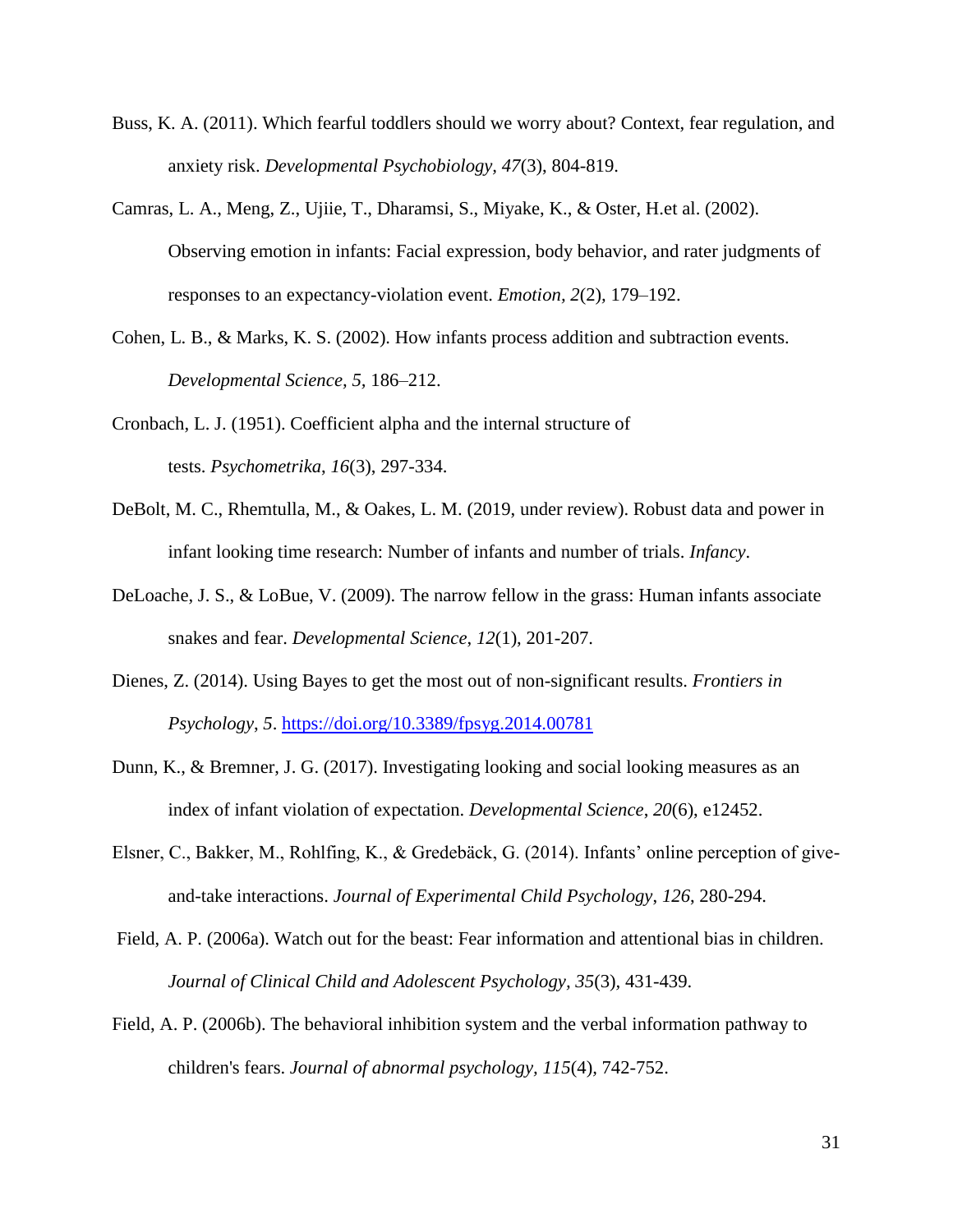Field, A. P. (2016). *An adventure in statistics: the reality enigma*. London: Sage.

- Fu, X. & Pérez-Edgar, K. (2019). Threat-related attention bias in socioemotional development: A critical review and methodological considerations. *Developmental Review, 51,* 31-57.
- Garner, W. R., Hake, W. K., & Ericksen, C. W. (1956). Operationism and the concept of perception. *Psychological Review, 63*(3)*,* 149-159.
- Gelman, A., & Loken, E. (2014). The Statistical Crisis in Science. *American Scientist*, *102*(6), 460.<https://doi.org/10.1511/2014.111.460>
- Goldsmith, H. H., & Rothbart, M. K. (1999). *The Laboratory Temperament Assessment Battery (Locomotor Version, Edition 3.1)*. Madison, WI: University of Wisconsin-Madison.
- Gredebäck, G., & Melinder, A. (2010). Infants' understanding of everyday social interactions: A dual process account. *Cognition*, *114*, 197-206.
- Haith, M. M. (1998). Who put the cog in infant cognition? Is rich interpretation too costly? *Infant Behavior and Development*, *21*(2), 167-179.
- Hamlin, J. K., Wynn, K., & Bloom, P. (2007). Social evaluation by preverbal infants. *Nature, 450*(22)*,* 557-559.
- Hayakawa, S., Kawai, N., & Masataka, N. (2011). The influence of color on snake detection in visual search in human children. *Scientific Reports, 1,* 1-4.
- Houston-Price, C., & Nakai, S. (2004). Distinguishing novelty and familiarity effects in infant preference procedures. *Infant and Child Development: An International Journal of Research and Practice*, *13*, 341-348.

James, W. (1890). *The Principles of Psychology (Vol. 1).* Read Books Ltd.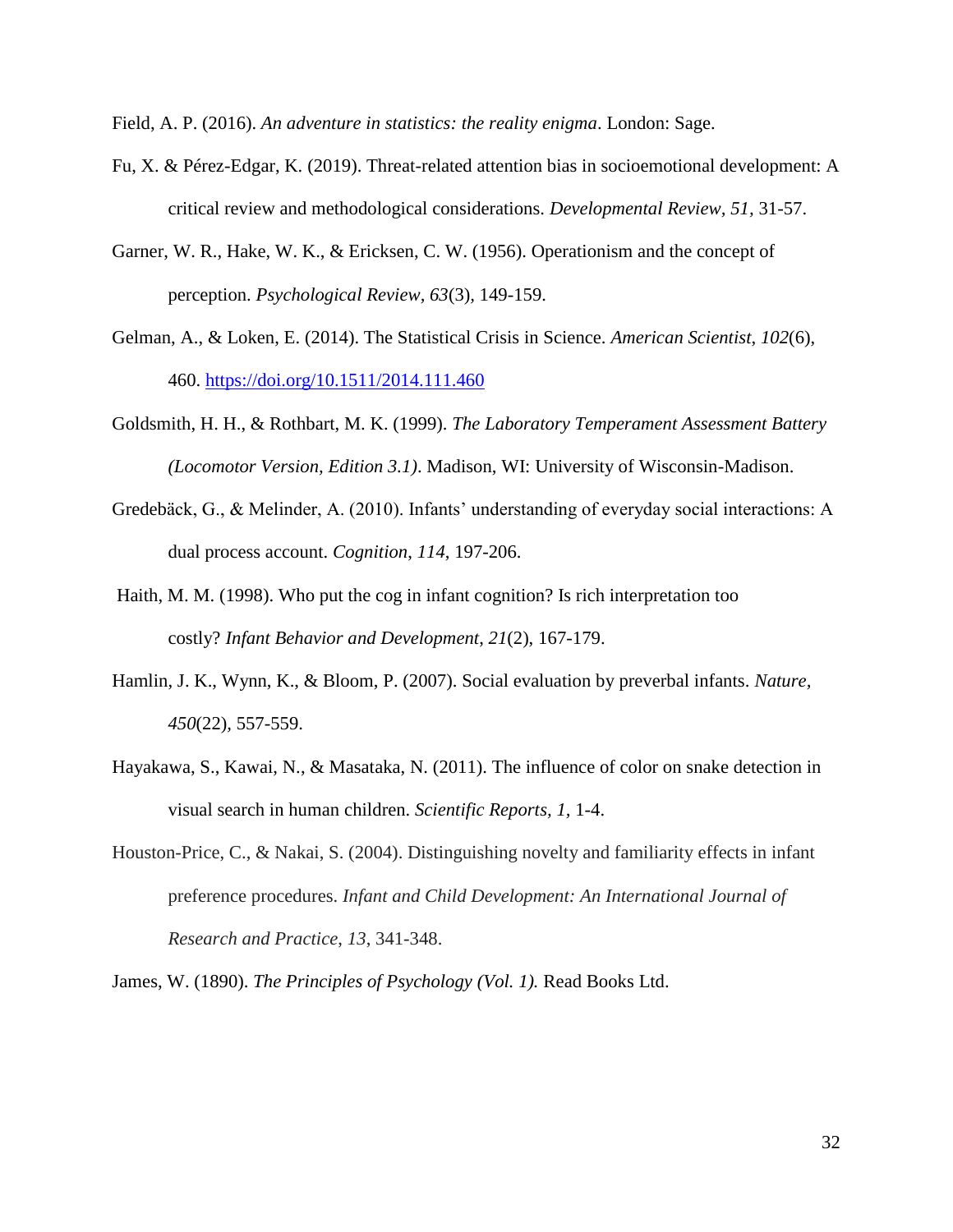- Kagan, J., Snidman, N., McManis, M., Woodward, S., & Hardway, C. (2002). One measure, one meaning: Multiple measures, clearer meaning. *Development and Psychopathology, 14*(3)*,* 463-475.
- Karasik, L. B., Adolph, K. E., Tamis-LeMonda, C. S., & Zuckerman, A. L. (2012). Carry on: Spontaneous object carrying in 13-month-old crawling and walking infants. *Developmental Psychology*, *48*(2), 389-397.
- Karasik, L. B., Tamis‐LeMonda, C. S., & Adolph, K. E. (2011). Transition from crawling to walking and infants' actions with objects and people. *Child Development*, *82*(4), 1199- 1209.
- Karasik, L. B., Tamis‐LeMonda, C. S., & Adolph, K. E. (2014). Crawling and walking infants elicit different verbal responses from mothers. *Developmental Science*, *17*(3), 388-395.
- Kaufman, J., Csibra, G., & Johnson, M. H. (2003). Representing occluded objects in the human infant brain. *Proceedings of the Royal Society of London. Series B: Biological Sciences*, *270*(suppl\_2), S140-S143.
- Lang, P. J. (1968). Fear reduction and fear behavior: Problems in treating a construct. In J. M. Schlien (Ed.), *Research in Psychotherapy* (Vol. 3, pp. 90-103). Washington, D. C.: American Psychological Association.
- Larson, C. L., Aronoff, J., & Stearns, J. J. (2007). The shape of threat: Simple geometric forms evoke rapid and sustained capture of attention. *Emotion*, *7*(3), 526-534.
- LoBue, V. (2009). More than just a face in the crowd: Detection of emotional facial expressions in young children and adults. *Developmental Science, 12*(2)*,* 305-313.
- LoBue, V. (2010a). And along came a spider: Superior detection of spiders in children and adults. *Journal of Experimental Child Psychology, 107*(1)*,* 59-66.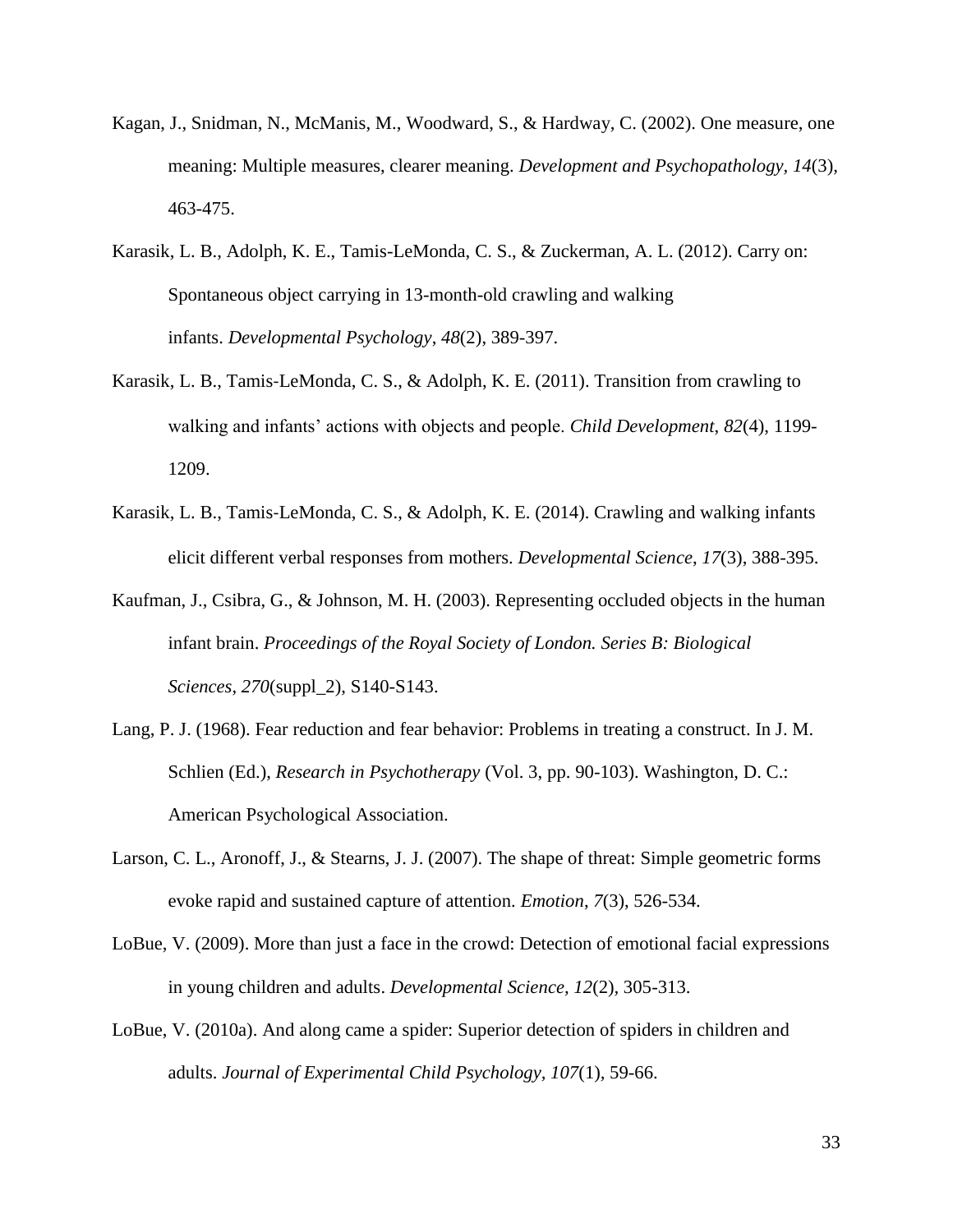- LoBue, V. (2010b). What's so scary about needles and knives? Examining the role of experience in threat detection. *Cognition and Emotion, 24*(1)*,* 80-87.
- LoBue, V. (2016). When is a face no longer a face? A problematic dichotomy in visual detection research. *Emotion Review, 8*(3)*,* 250-257.
- LoBue, V. & Adolph, K. E. (2019). Fear in infancy: Lessons from snakes, spiders, heights, and strangers. *Developmental Psychology, 55,* 1889-1907.
- LoBue, V., Bloom Pickard, M., Sherman, K., Axford, C., & DeLoache, J. S. (2013). Young children's interest in live animals. *British Journal of Developmental Psychology, 31*(1)*,*  57-69.
- LoBue, V. & DeLoache, J. S. (2008). Detecting the snake in the grass: Attention to fear relevant stimuli by adults and young children. *Psychological Science, 19*(3), 284-289.
- LoBue, V., & DeLoache, J. S. (2010). Superior detection of threat-relevant stimuli in infancy. *Developmental Science, 13*(1), 221-228.
- LoBue, V., & DeLoache, J. S. (2011). What so special about slithering serpents? Children and adults rapidly detect snakes based on their simple features. *Visual Cognition, 19*(1)*,* 129- 143.
- LoBue, V., & Larson, C. L. (2010). What makes angry faces look so…angry? Examining visual attention to the shape of threat in children and adults. *Visual Cognition, 18*(8)*,* 1165- 1178.
- LoBue, V., Matthews, K., Harvey, T., & Stark, S. L. (2014). What accounts for the rapid detection of threat? Evidence for an advantage in perceptual and behavioral responding from eye movements. *Emotion, 14*(4)*,* 816-823*.*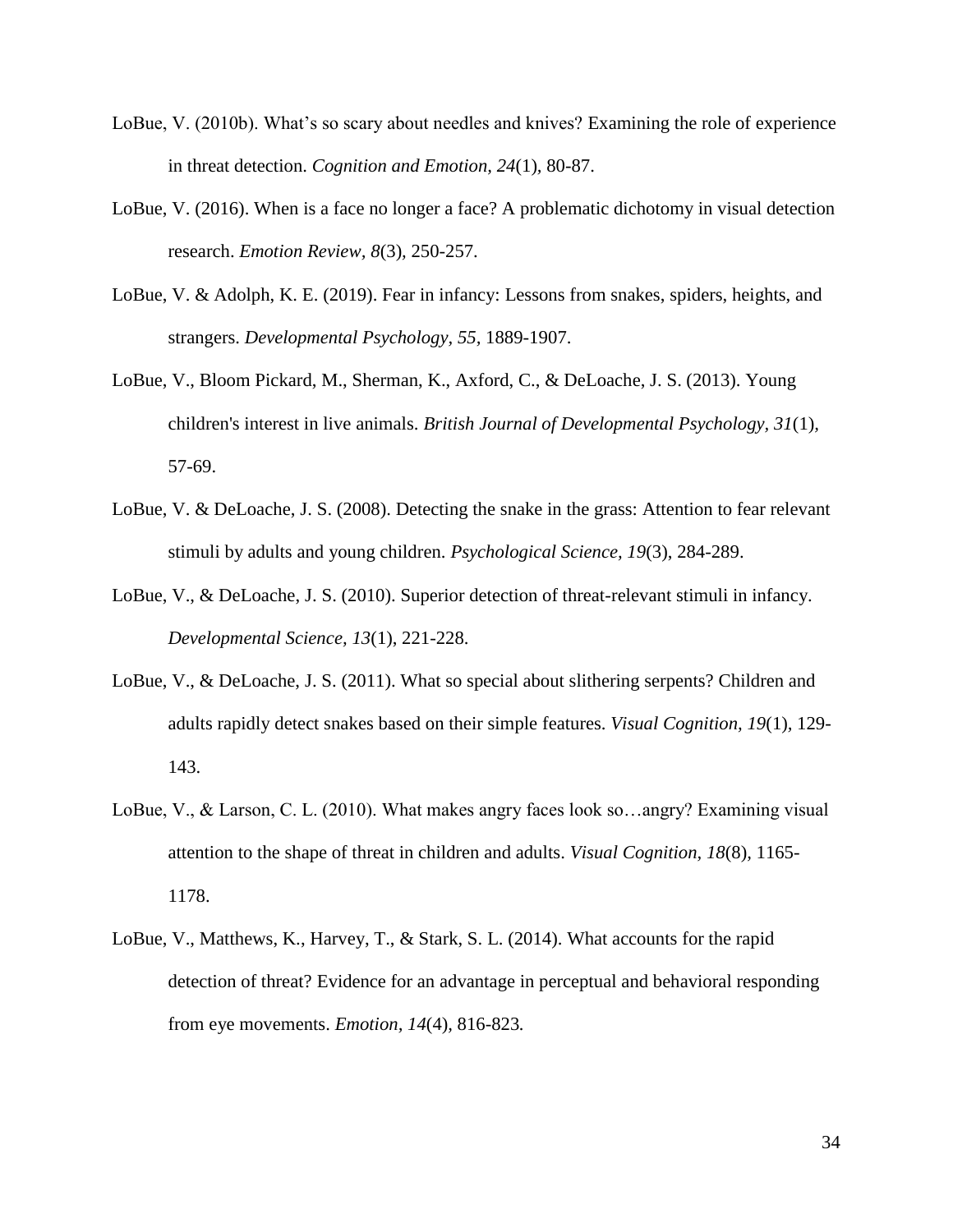- LoBue, V., & Pérez-Edgar, K. (2014). Sensitivity to social and non-social threats in temperamentally shy children at-risk for anxiety. *Developmental Science, 17*(2)*,* 239-247.
- LoBue, V., & Rakison, D. (2013). What we fear most: A developmental advantage for threatrelevant stimuli. *Developmental Review, 33*(4)*,* 285-303*.*
- Masataka, N, Hayakawa, S., & Kawai, N. (2010). Human young children as well as adults demonstrate 'superior' rapid snake detection when typical striking posture is displayed by the snake. *PLoS ONE, 5*(11)*,* pp. e15122.
- McElreath, R. (2016). *Statistical Rethinking: A Bayesian Course with Examples in R and Stan*. CRC Press.
- Meristo, M., Strid, K., & Surian, L. (2016). Preverbal infants' ability to encode the outcome of distributive actions. *Infancy, 21*(3)*,* 353-372.
- Morris, A. S., Robinson, L. R., & Eisenberg, N. (2006). Applying a multimethod perspective to the study of developmental psychology. In M. Eid & E. Diener (Eds.), *Handbook of Multimethod Measurement in Psychology* (pp. 371-384). Washington, DC: American Psychological Association.
- Newsom, J. T. (2015). *Longitudinal Structural Equation Modeling: A Comprehensive Introduction*. New York, NY: Routledge.
- Oakes, L. M. (2017). Sample size, statistical power, and false conclusions in infant looking‐time research. *Infancy*, *22*(4), 436-469.
- Öhman, A., Flykt, A., & Esteves, F. (2001). Emotion drives attention: detecting the snake in the grass. *Journal of Experimental Psychology: General*, *130*(3), 466-478.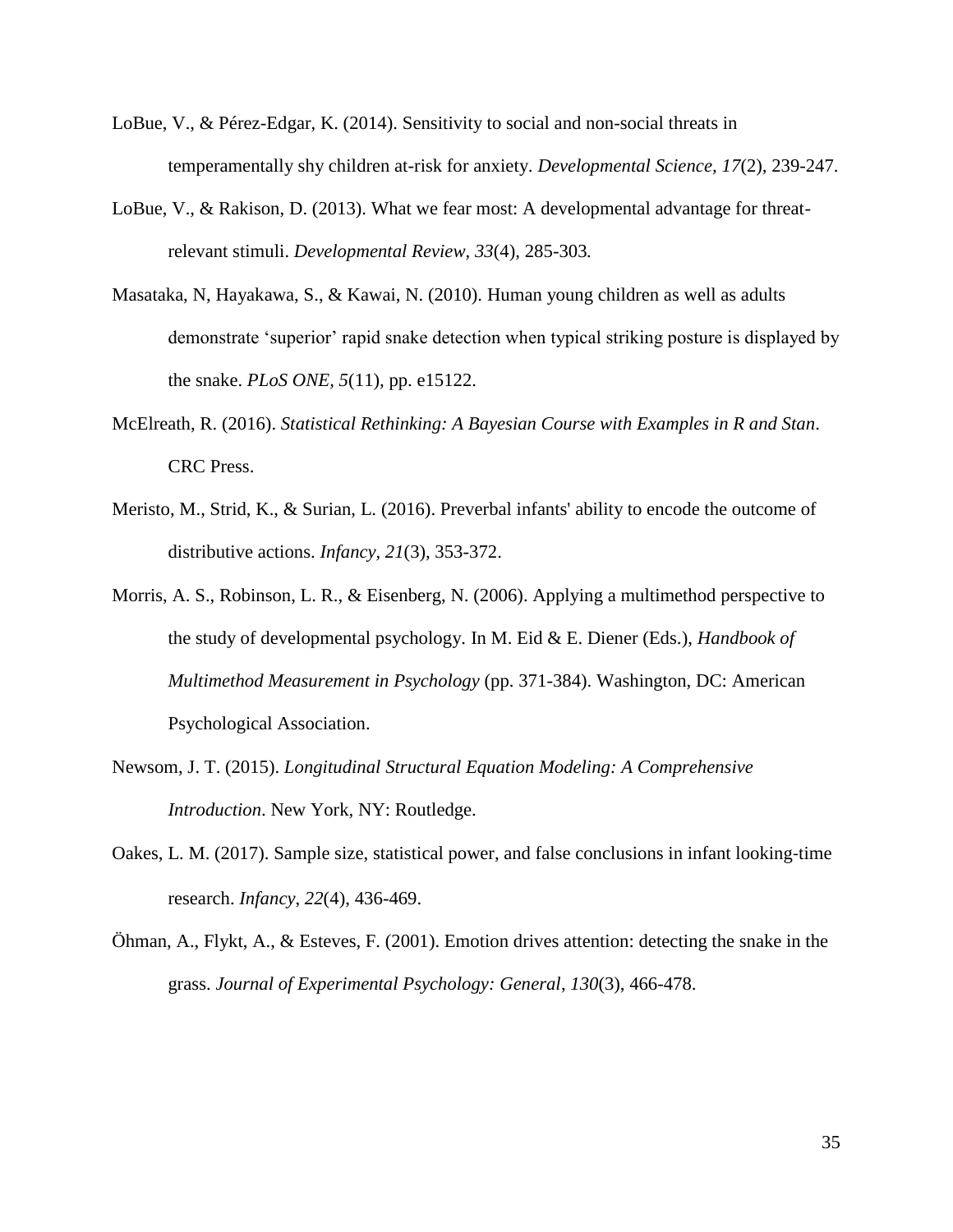- Öhman, A., Lundqvist, D., & Esteves, F. (2001). The face in the crowd revisited: a threat advantage with schematic stimuli. *Journal of Personality and Social Psychology*, *80*(3), 381-396.
- Öhman, A., & Mineka, S. (2001). Fears, phobias, and preparedness: Toward an evolved module of fear and fear learning. *Psychological Review, 108*(3), 483-522.
- Onishi, K. H., & Baillargeon, R. (2005). Do 15-month-old infants understand false beliefs? *Science*, *308*(5719), 255-258.
- Open Science Collaboration. (2015). Estimating the reproducibility of psychological science. *Science*, *349*(6251), aac4716.
- Piaget, J. 1954 The construction of reality in the child. New York: Basic Books.
- Purkis, H. M., Lester, K. J., & Field, A. P. (2011). But what about the Empress of Racnoss? The allocation of attention to spiders and Doctor Who in a visual search task is predicted by fear and expertise. *Emotion*, *11*(6), 1484-1488.
- Reynolds, G., Askew, C., & Field, A. P. (2018). Behavioral inhibition and the associative learning of fear. In K. Pérez-Edgar & N. A. Fox (Eds.) *Behavioral Inhibition: Integrating Theory, Research, and Clinical Perspectives*, 237-261. Cham, Switzerland: Springer.
- Reynolds, G. D., & Richards, J. E. (2017). Infant visual attention and stimulus repetition effects on object recognition. *Child Development, 90*(4), 1027-1042.
- Scherer, K. R., Zentner, M. R., & Stern, D. (2004). Beyond surprise: the puzzle of infants' expressive reactions to expectancy violation. *Emotion, 4*(4)*,* 389-402.
- Schubö, A., Gendolla, G. H., Meinecke, C., & Abele, A. E. (2006). Detecting emotional faces and features in a visual search paradigm: Are faces special? *Emotion, 6*(2)*,* 246-256.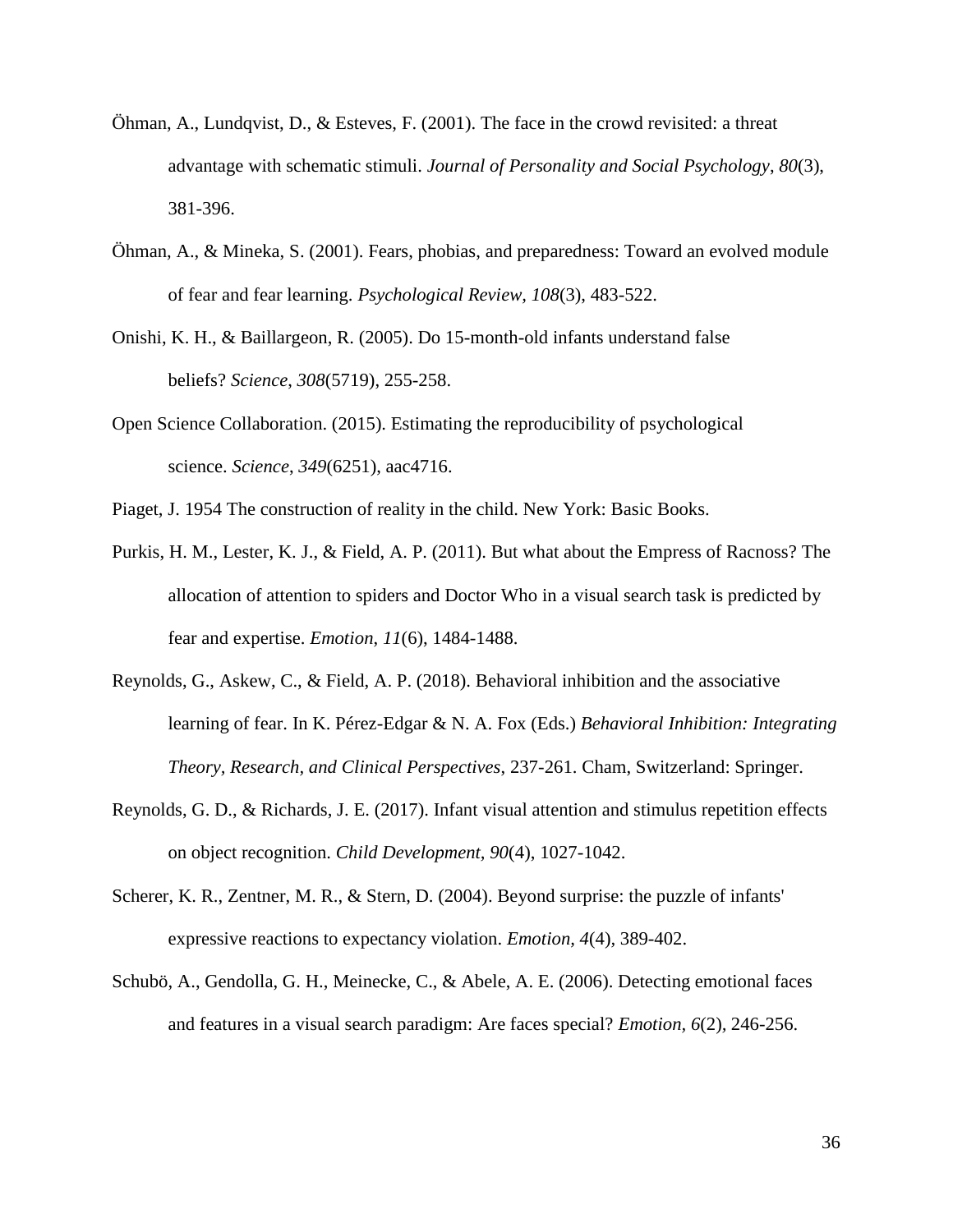- Shibasaki, M., & Kawai, N. (2009). Rapid detection of snakes by Japanese Monkeys (*Macaca fuscata*): An evolutionarily predisposed visual system. *Journal of Comparative Psychology, 123*(2)*,* 131-135.
- Simmons, J. P., Nelson, L. D., & Simonsohn, U. (2011). False-positive psychology: Undisclosed flexibility in data collection and analysis allows presenting anything as significant. *Psychological Science*, *22*(11), 1359–1366.
- Soska, K. C., Adolph, K. E., & Johnson, S. P. (2010). Systems in development: motor skill acquisition facilitates three-dimensional object completion. *Developmental Psychology, 46*(1), 129-138.
- Soska, K. C., Johnson, S. P. (2008). Development of three-dimensional object completion in infancy. *Child Development, 79*(5)*,* 1230–1236.
- Tipples, J., Atkinson, A. P., & Young, A. W. (2002). The eyebrow frown: A salient social signal. *Emotion*, *2*(3), 288-296.
- Uller, C., Carey, S., Huntley-Fenner, G., & Klatt, L. (1999). What representation might underlie infant numerical knowledge? *Cognitive Development, 14,* 1-36.
- vanMarle, K. (2013). Infants use different mechanisms to make small and large number ordinal judgements. *Journal of Experimental Child Psychology, 114,* 102-110.
- Walden, T., Kim, G., McCoy, C., & Karrass, J. (2007). Do you believe in magic? Infants' social looking during violations of expectations. *Developmental Science, 10*(5)*,* 654-663.
- Wicherts, J. M., Veldkamp, C. L. S., Augusteijn, H. E. M., Bakker, M., van Aert, R. C. M., & van Assen, M. (2016). Degrees of Freedom in Planning, Running, Analyzing, and Reporting Psychological Studies: A Checklist to Avoid p-Hacking. *Frontiers in Psychology*, *7*.<https://doi.org/10.3389/fpsyg.2016.01832>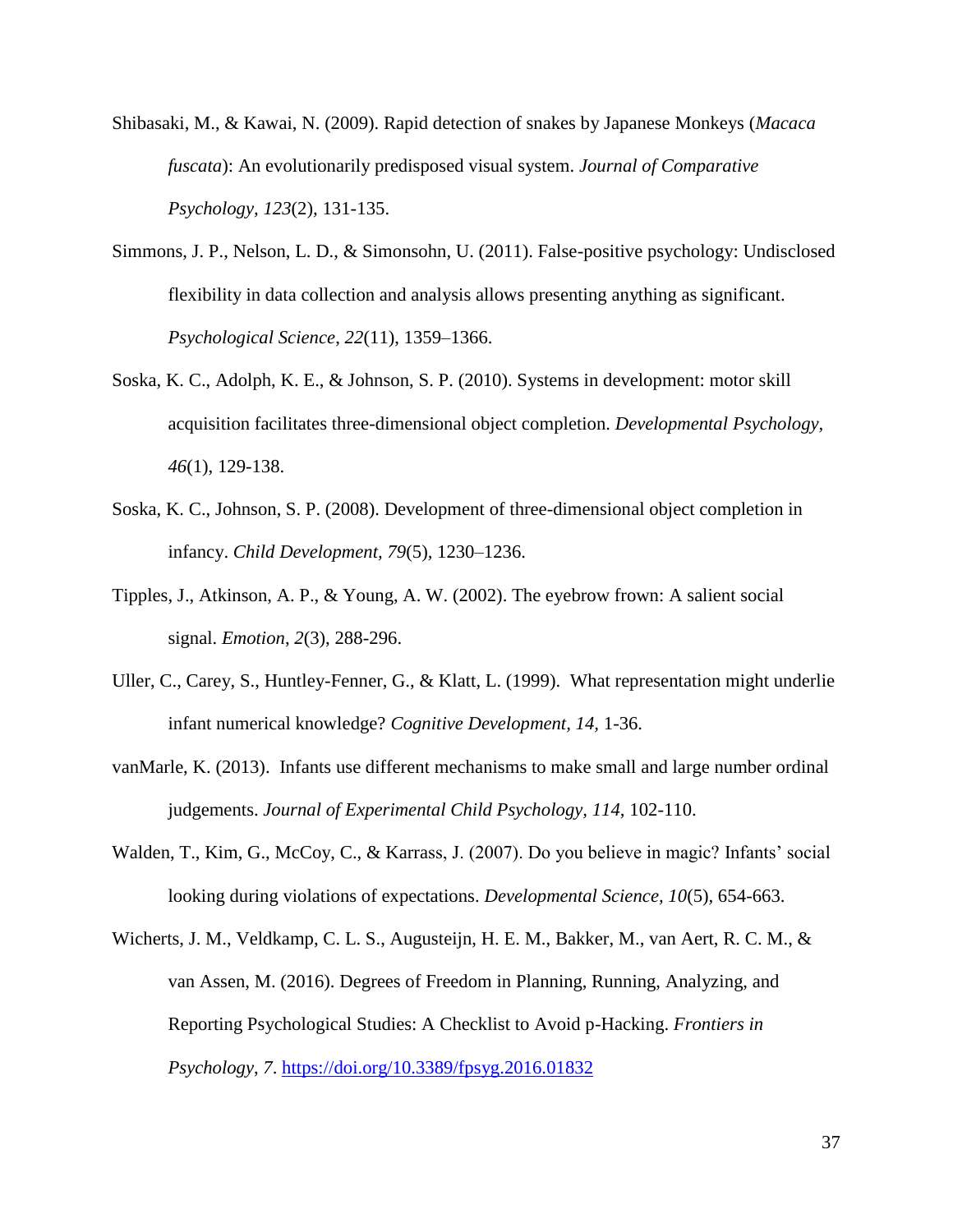Wynn, K. (1992). Addition and subtraction by human infants. *Nature, 358*(6389), 749-750.

Young, N. S., Ioannidis, J. P. A., & Al-Ubaydli, O. (2008). Why current publication practices may distort science. *PLOS Medicine*, *5*(10), e201.

<https://doi.org/10.1371/journal.pmed.0050201>

- Zinbarg, R. E. (1998). Concordance and synchrony in measures of anxiety and panic reconsidered: A hierarchical model of anxiety and panic. *Behavior Therapy*, *29*(2), 301– 323.
- Ziv, T., & Sommerville, J. A. (2017). Developmental differences in infants' fairness expectations from 6 to 15 months of age. *Child Development*, *88*(6), 1930-1951.
- Xie, W., Mallin, B. M., & Richards, J. E. (2018). Development of infant sustained attention and its relation to EEG oscillations: an EEG and cortical source analysis study. *Developmental Science*, *21*(3), e12562.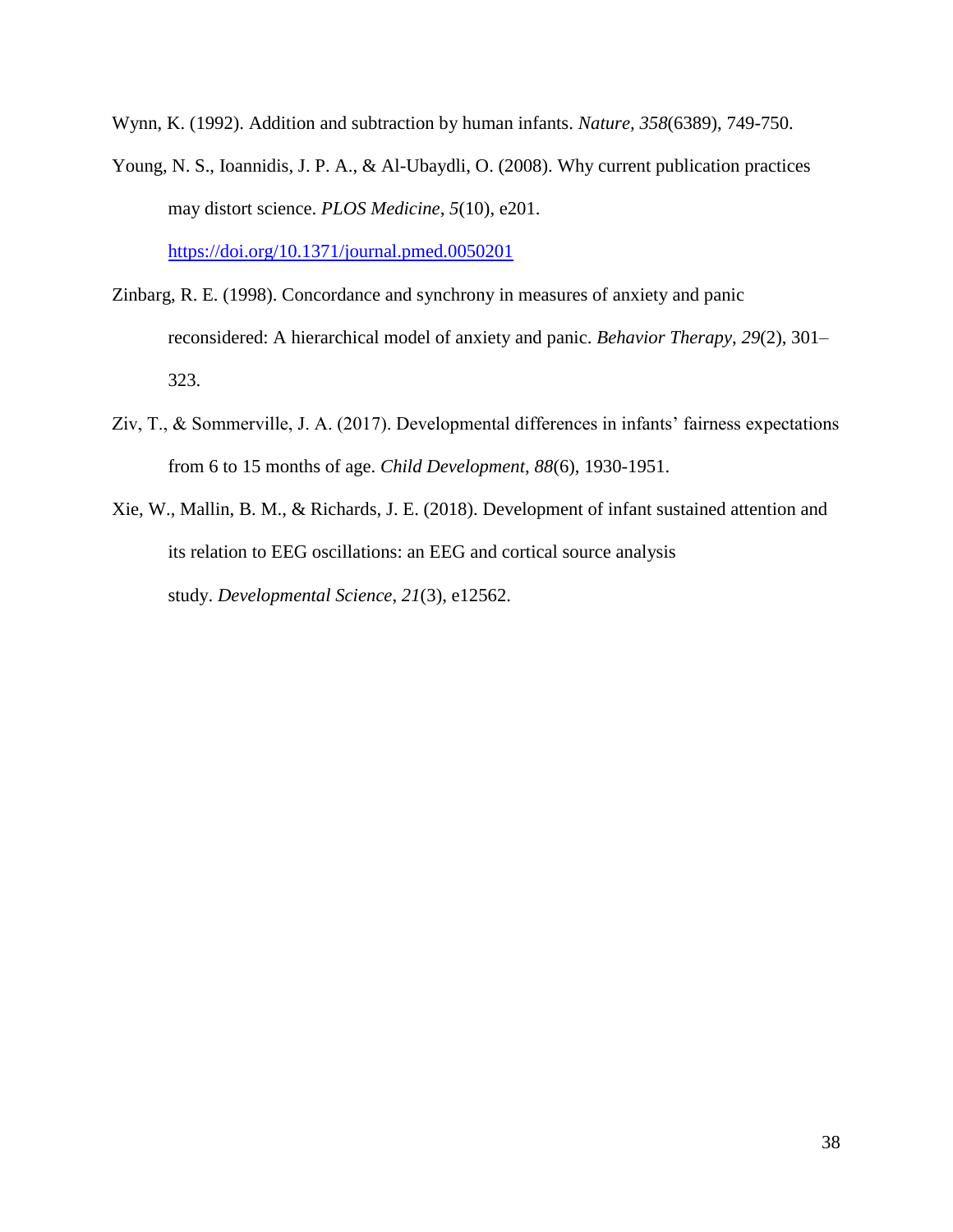

Figure 1. A one-level (left) and two-level (right) conceptualization of the relationship between a psychological construct (in this case emotion) and outcome measures